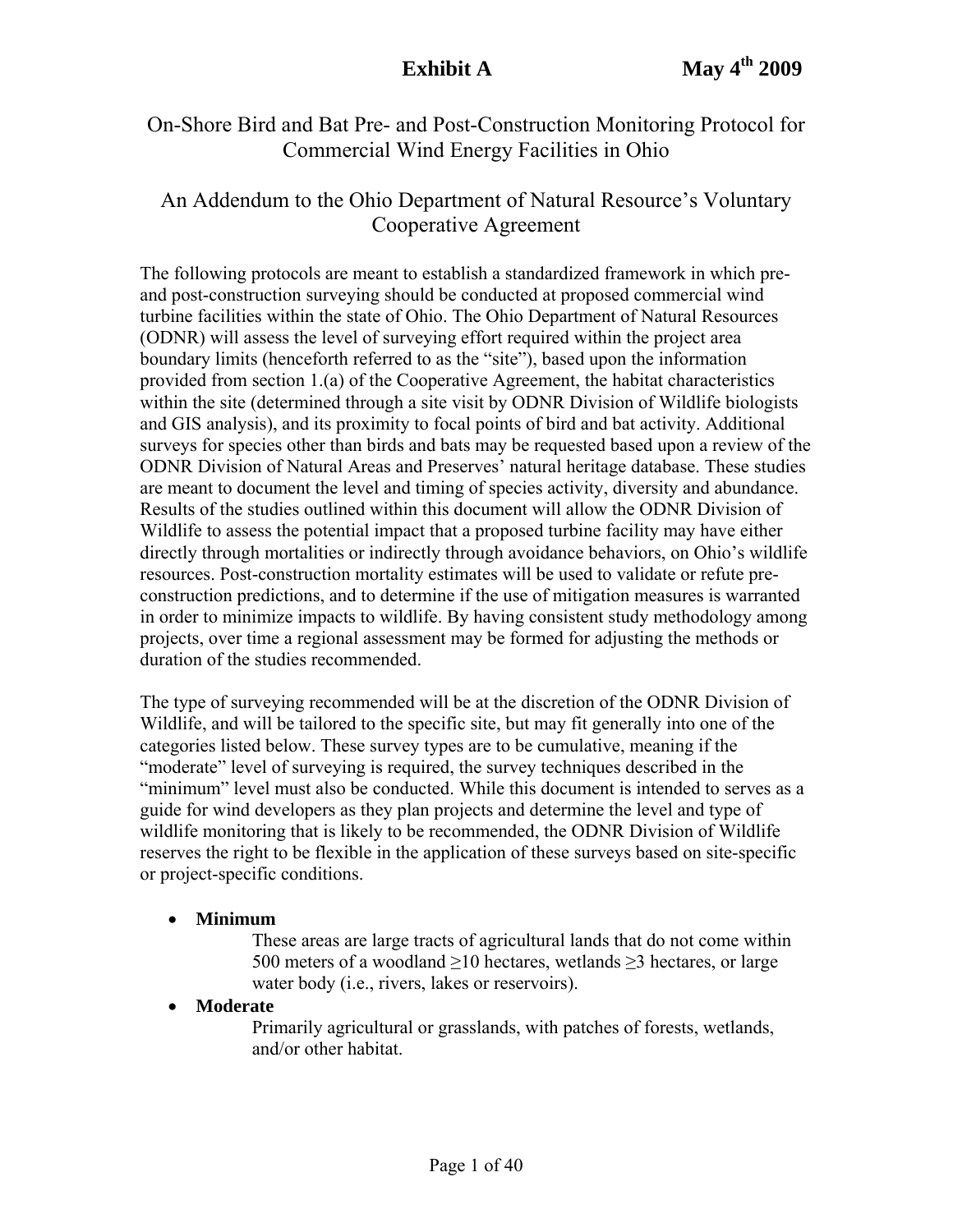• **Extensive** 

These include those areas within proximity to migratory corridors, staging areas, Audubon Important Bird Areas (IBAs), or the Lake Erie shoreline (3-mile buffer) (Fig. 1).

In an effort to standardize information collected among projects, data should be recorded on forms provided for each of the various types of recommended surveys for all pre- and post-construction monitoring activities. Completed forms should be returned to the ODNR Division of Wildlife at the conclusion of surveying. Weather data should be recorded during all types of surveying (e.g. temperature, relative humidity, cloud cover, wind speed and direction).

# 1. **Minimum Surveying Effort**

# 1.1. *Breeding birds*

While breeding birds in the eastern United States have not been shown to be at high risk of mortality from turbines within their territories, it is important to identify what species may be impacted through habitat disturbance or avoidance. Therefore, point-counts should be conducted at all proposed turbine locations, with 2 points established for each turbine. The first set of points should be  $\sim 100$ meters from the turbine or any adjacent proposed turbine locations. The second set of points will be between 125 to 300-meters (distance assigned by ODNR on a site by site basis) from any proposed turbines. The 100-meter point will be used to assess those species that may be directly affected by construction of the turbine; the second point will be used to assess indirect impacts such as avoidance. Effort should be made to place all points in nearby undisturbed habitat that will remain post-construction. Habitat for the point-counts should be similar to that of the turbine location. Because of increased detectability, points within grassland habitats may be placed at every other turbine. If turbine locations have not yet been determined, 2 point-count locations should be established for the maximum number of turbines proposed. These points should be randomly stratified across the site relative to the proportion of individual habitat types. Generally, active agricultural fields are not considered suitable nesting habitat for most species of birds; thus, surveys do not need to be conducted at any point that falls within these areas. Point-count locations (GIS coverage and/or GPS coordinates) should be provided to the ODNR Division of Wildlife. Three 10-minute point-count surveys should be conducted at each point: 1 in May, and 2 in June.

Certain bird species do not frequently sing until later in the breeding season; given this reduced detectability, 1 additional point-count is required in July for sites with suitable habitat for the Henslow's sparrow, dickcissel, and/or sedge wren. These additional point-counts should be conducted on sites that contain or are directly adjacent to >50 hectares of contiguous grassland (for all 3 species) or >1 hectare of wet meadow or freshwater marsh (for sedge wren only).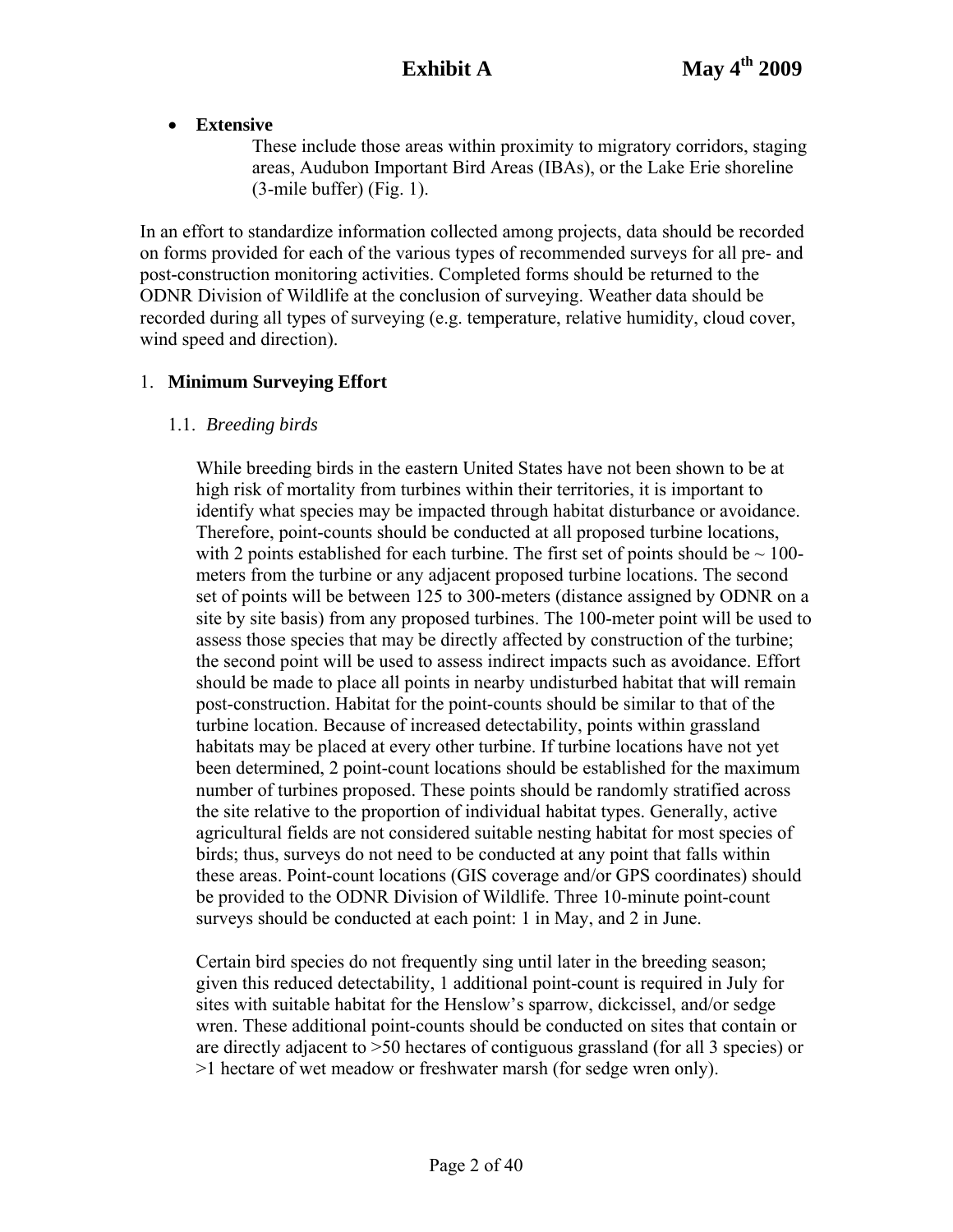All surveys should begin at approximately dawn and not extend past 10:00 a.m. EST. Surveys should be conducted by experienced personnel who are able to distinguish Ohio breeding bird species by sight and sound. All birds detected during surveys should be identified to species and their behavior, indications of breeding activity (refer to breeding bird atlas  $\text{codes}^1$  $\text{codes}^1$ ), estimated distance, and direction (bearing) should be recorded. Birds flying overhead that do not land or originate within 200-meters of the center of the point should be listed as "fly over." Observations should be recorded using appropriate alpha species codes<sup>[2](#page-2-1)</sup>. Incidental observations of state and federal threatened or endangered species (Table 1) should be noted regardless of whether detected with the given survey time or while at a point-count location. Due to reduced detectability, surveys are not to be conducted on mornings of heavy wind (>5 meters/second), prolonged periods of rain (>20 minutes), or fog. To assess avoidance of the project area after construction, surveys should be conducted 1 year prior to and 1 year postconstruction.

For wind energy development projects proposed by Voluntary Agreement cooperators on sites deemed to pose minimum risk to wildlife resources only, breeding bird surveying can occur prior to construction and after submission of the associated permit application to the Ohio Power Siting Board (OPSB). Under these conditions, the ODNR Division of Wildlife will certify to the OPSB that these data are not required prior to evaluating the potential ecological impacts at the site of the proposed project. Submission of survey results to the ODNR Division of Wildlife must occur prior to construction, and post-construction monitoring, as noted above, is still required.

## 1.2. *Raptor nest searching*

One early season (1 February  $-31$  March) survey should be conducted on and within 1 mile of the proposed site. A 2-mile buffer should be used if the site is within 1 mile of large water bodies (lakes, rivers, or reservoirs) or wetlands  $>5$ hectares as these areas have a higher potential for use by threatened or endangered species of raptors. The species and locations of nest sites should be marked on USGS 1:24,000 topographic quadrangles.

# *1.2.1. Raptor nest monitoring*

Monitoring should be conducted to assess the daily movement patterns of any species of protected raptor whose nest is located within 2 miles of the proposed site. During the incubation and rearing stage the location of adult birds should be tracked for at least 4 hours twice per week until consistent activity patterns are established. Alternate monitoring strategies that assess the degree to which nesting raptors use the proposed turbine facility will be considered (contact ODNR Division of Wildlife). Information collected

 $\overline{a}$ 

<sup>&</sup>lt;sup>1</sup> http://www.ohiobirds.org/obba2/uploads/Handbook%20Body.pdf<br><sup>2</sup> http://www.pwrc.usgs.gov/bbL/manual/sname.htm

<span id="page-2-1"></span><span id="page-2-0"></span>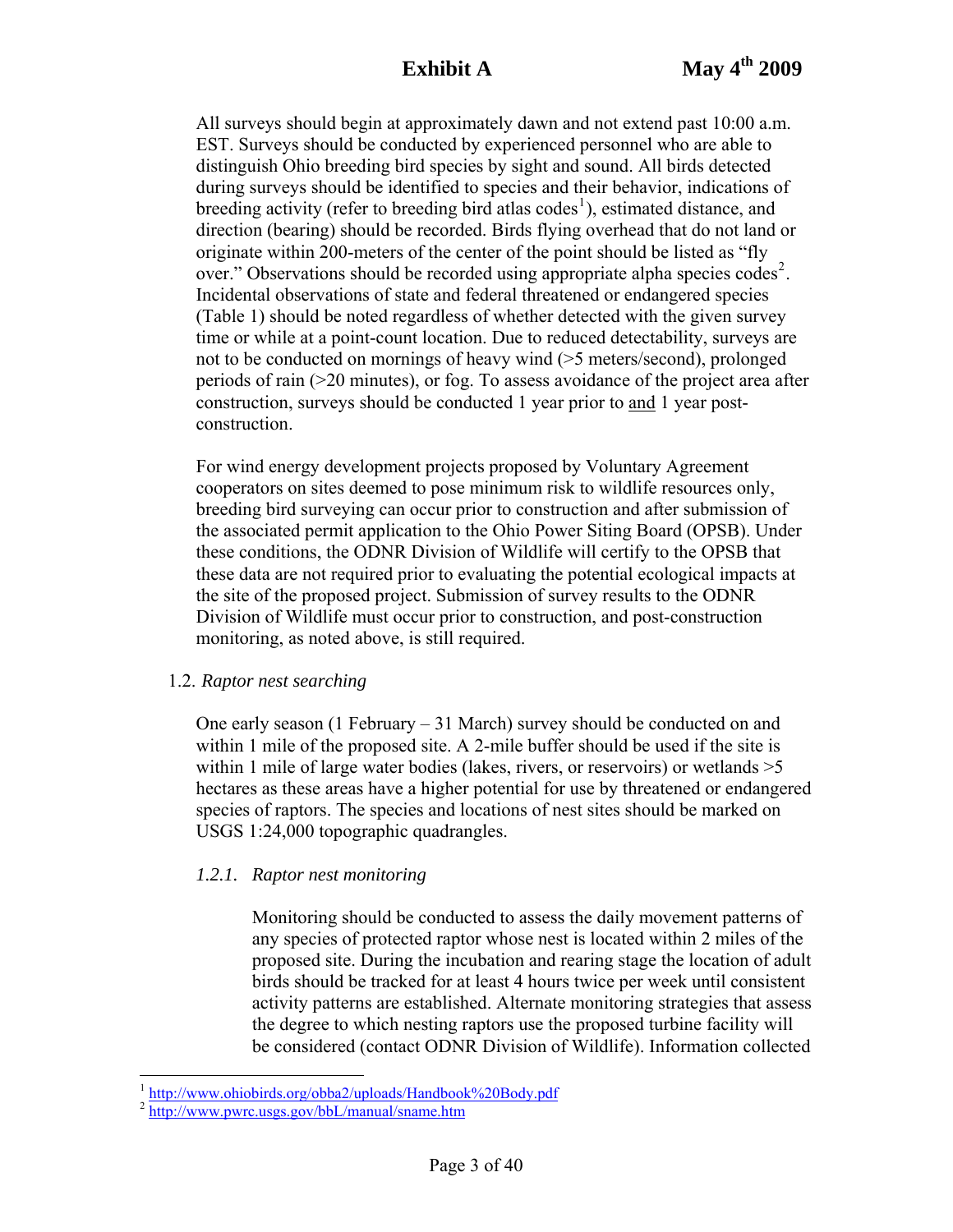will be used to document how frequently the birds enter the proposed turbine facility and whether particular turbines may pose a more substantial risk.

## 1.3. *Bat acoustic monitoring*

With the expansion of wind turbines into the eastern United States, incidences of bat mortalities have become increasingly more common. Initially, these issues were limited to forested sites within the Appalachian Mountains. Now, unfortunately, they have been documented on agricultural sites as well. As a result, bat activity levels should be assessed at all proposed wind turbine facilities. For sites deemed to pose minimum risk to wildlife resources only, bat acoustic monitoring can be waived for Voluntary Agreement cooperators if the permit application for the wind turbine facility is conditioned such that turbines will not operate at wind speeds ≤4 meters/second (as measured within the rotor swept area) from dusk to dawn, July 1 to October 31 annually. Under these conditions, post-construction acoustic data will not be required unless unacceptable mortality rates are detected.

At least 1 full season (15 March – 15 November) of acoustic monitoring should be conducted. This can be accomplished by attaching AnaBat (either SD1 or those equipped with CF ZCAIMS) units to all meteorological towers, with 1 unit positioned at 5 meters of the ground, and 1 unit within or as close as possible to the rotor swept area. In an effort to standardize results among study sites, the AnaBat's sensitivity should be adjusted to detect a calibration tone<sup>[3](#page-3-0)</sup> at 20 meters. AnaBat units must monitor from 0.5 hour before sunset until 0.5 hour after sunrise. A "pass" will be defined as any file with  $\geq 2$  echolocation pulses. When possible, detections should be identified to species or species group (e.g., big brown/silver-haired) within AnaLook. Copies of original and identified detections should be provided to the ODNR Division of Wildlife. In an effort to assess both potential attractant issues, and to correlate the number of detections with bat mortalities, acoustic monitoring should continue through the conclusion of postconstruction monitoring.

# 2. **Moderate surveying effort**

## 2.1. *Passerine migration*

Numerous incidences exist of nocturnally migrating songbirds colliding with tall structures such as lighthouses, cell phone towers, and tall buildings. It is unclear what the cumulative impact of potentially 100s of turbines on the landscape will be to migrating birds. In an effort to gauge the amount of use a particular site receives during bird migration, point-counts should be conducted in the spring and fall. One point-count location should be established for every 100 hectares of

<span id="page-3-0"></span><sup>&</sup>lt;sup>3</sup> Unlike most ultrasonic pest repellers, this product produces a constant ultrasonic sound and should be used to calibrate AnaBat units. [http://home.earthlink.net/~nevadabat/BatChirp/index.html](http://home.earthlink.net/%7Enevadabat/BatChirp/index.html)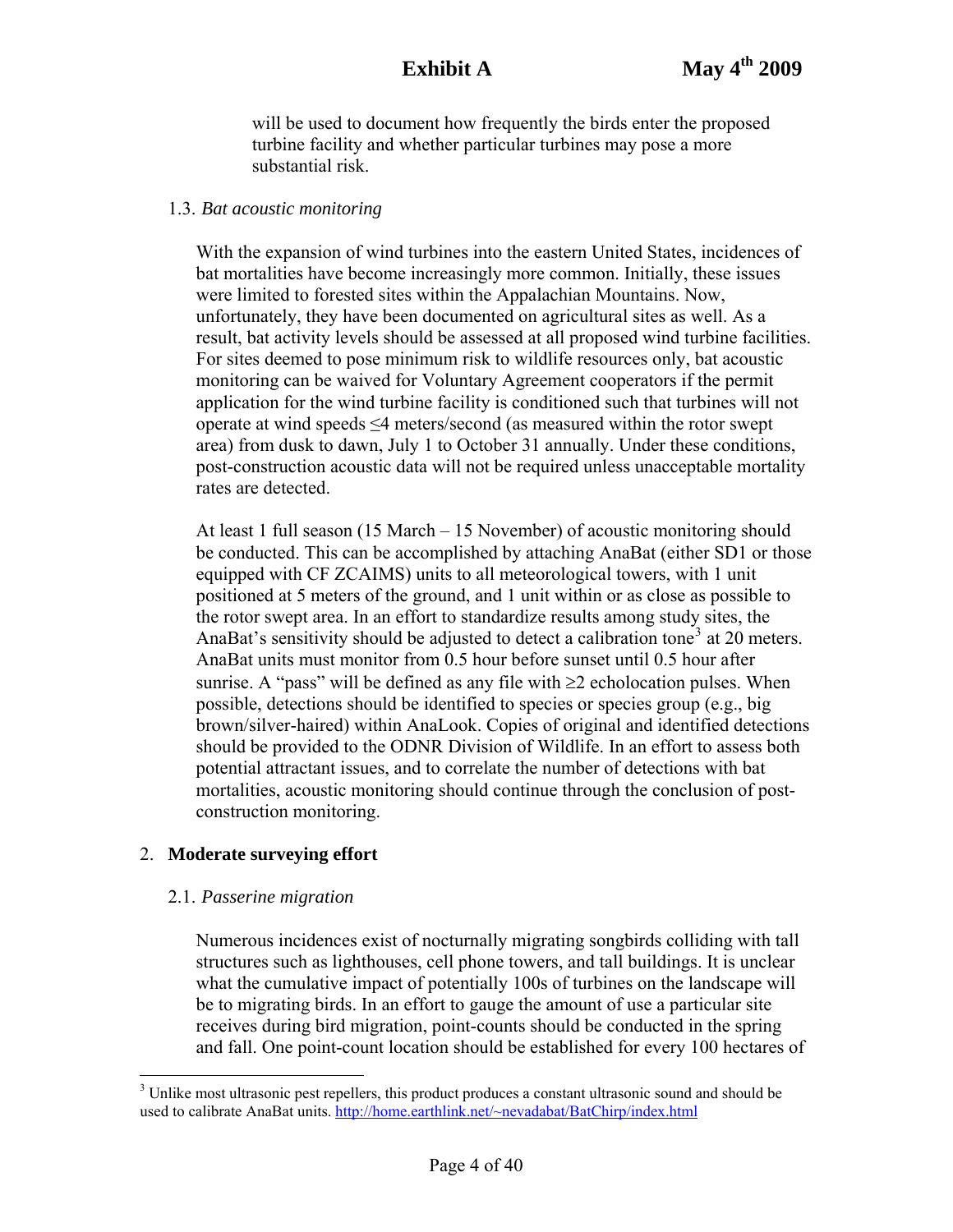combined forest, shrub, and wooded wetland; however if the site would require <5 survey points, the ODNR Division of Wildlife will consider eliminating this survey requirement after a field review of habitat quality. Points should be established in patches of the aforementioned habitats, and should be stratified across the extent of the site. Surveys should be conducted once weekly from1 April to 31 May, and from 15 August to 15 November. All surveys should begin at approximately dawn and not extend past 10:00 a.m. EST. Observers should record every bird seen or heard, during a 10-minute period at each point. Birds flying overhead that do not land or originate within 200 meters of the center of the point should be listed as "fly over." The direction (bearing) and estimated distance of the bird from the observer should also be recorded.

#### 2.2. *Diurnal bird/raptor migration*

Though modern turbines seem to pose less of a threat to birds during the day, surveys should still be undertaken to minimize possible wildlife/wind turbine interactions. Day-long (9:00 a.m. to 4:00 p.m.) surveys should be conducted 3 times a week, during seasonally favorable weather for migration (southerly winds in spring, northerly winds in fall). Due to species-specific differences in migration timing, surveying should be conducted from15 March to 1 May, and 1 September to 31 October. The number of sample points will vary with the size and configuration of the proposed facility.

#### 2.3. *Owl playback surveys*

These surveys should be conducted once monthly for the appropriate species: January (great horned), February (barred), and March (screech). One sample point should be created for every 100 hectares of contiguous forest. Points should be established within forest patches and be spaced >400 meters apart. Surveys should begin 0.5 hour after sunset. Owl calls should be played through a megaphone or portable radio. Three replications of 1 minute of calls, followed by 4 minutes of listening (15 minutes total per station) should be played at each point-count location. Playback calls should have a minimum of background noise, and equipment must be able to broadcast so that the sound pressure is 80-90 dB at 1 meter from the speaker.

#### 2.4. *Bat mist-netting*

While acoustic monitoring may be able to provide a generalized activity level for the site, it can not discriminate distinct individuals nor indisputably determine species composition. Thus, mist-netting should be performed to determine species diversity and locate potential concentrations of activity. Also, the range of the federal and state endangered Indiana myotis (*Myotis sodalis*) is considered statewide within Ohio. This species is known to occur in a variety of habitats including stream and river corridors, forest canopy, and edges. Mist-net surveys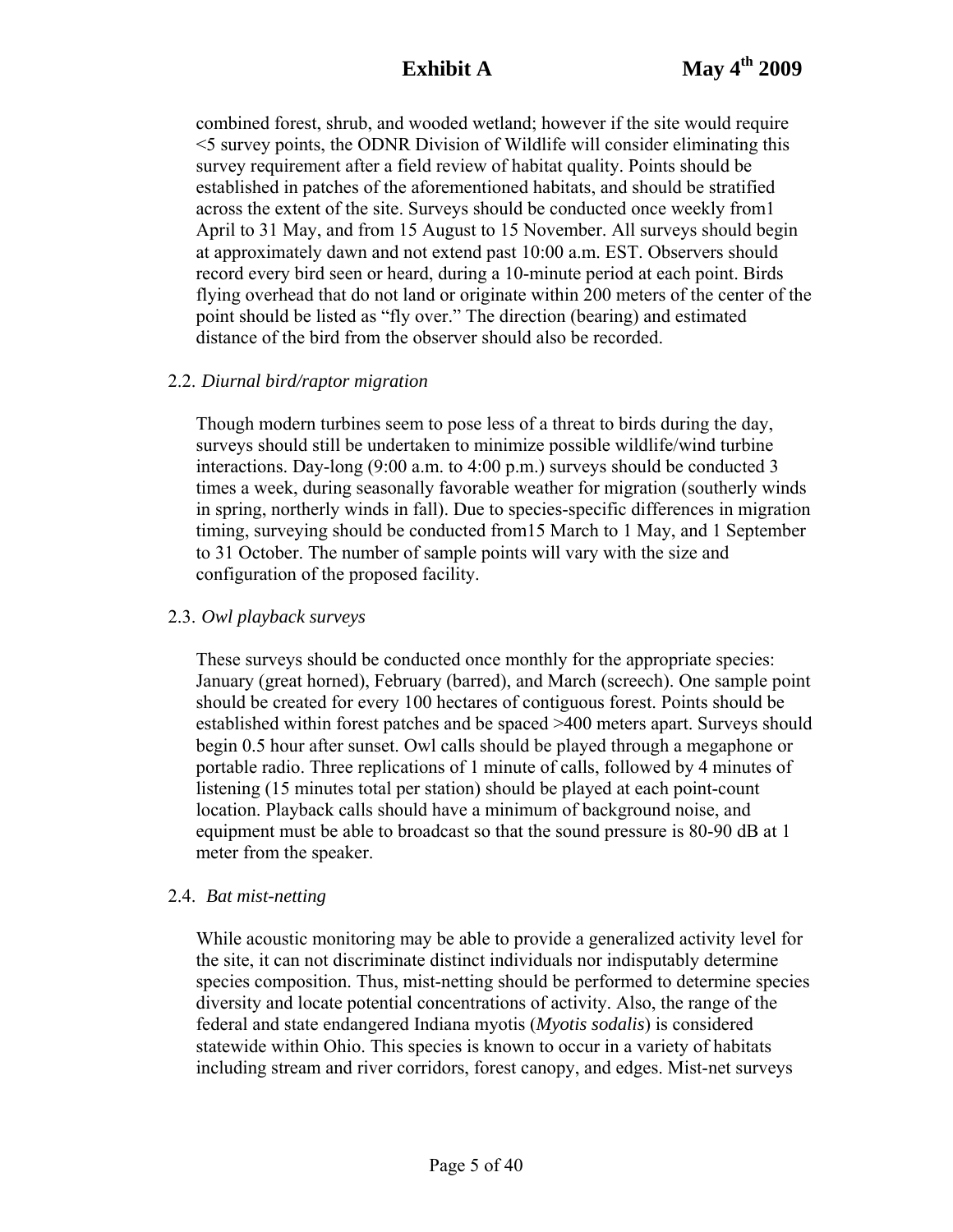should be conducted in accordance with U.S. Fish & Wildlife Service guidelines<sup>[4](#page-5-0)</sup>, and by an individual approved to handle Indiana myotis (contact U.S. Fish & Wildlife Service for list) and have obtained an ODNR issued scientific collectors permit. Prior to beginning mist-netting activities, project consultants must meet with ODNR Division of Wildlife and U.S. Fish & Wildlife Service staff on-site to review habitats within the project area. Two netting stations should be established per square kilometer of forested area. In order to better assess the bat species community, each station should consist of a minimum of 4 net sets, with at least 1 set being a high net (3 standard mist nets stacked on top of one another to create one set that is  $\sim$  7.5 meters tall). Each site should be surveyed on 2, nonconsecutive nights between 15 June  $-31$  July. Mist-netting should occur during the 5 hours following sunset. Documentation photos should be taken for all species encountered on site. To identify within night recaptures, a small (i.e.,  $\sim$  5 mm) mark of non-toxic water-soluble paint should be applied to one forearm of all captured bats. Due to concerns over White Nose Syndrome (WNS), equipment should be decontaminated following U.S. Fish  $&$  Wildlife Service protocols<sup>[5](#page-5-1)</sup>.

If Indiana myotis, Rafinesque's big-eared bat, or eastern small-footed myotis<sup>[6](#page-5-2)</sup> are encountered during mist-netting surveys the ODNR Division of Wildlife must be notified within 24 hours and additional information must be collected. Each individual captured should have voucher photographs taken of the head, body, and species-specific identifiable features, such as the calcar, foot, or mask. Radio telemetry should be conducted on up to 4 Indiana myotis (3-4 females, no more than 1 male) and all Rafinesque's big-eared bats or eastern small-footed myotis. Home range (nightly locations taken every 5 minutes, for the life of the transmitter), roost trees, and maternity colonies should all be identified. If multiple maternity colonies of listed species are suspected to be located on or adjacent to the proposed site, additional transmitters may be requested. Photos, GPS location, tree species, dbh, site characteristics, and exit counts should be collected at each roost. If high densities (>15 of 1 species) of lactating females of the more common colonial species (e.g., big brown bat, little brown, or northern myotis) are captured within a night's trapping, radio telemetry should be used to identify the location of the maternity colony. A maximum of 10 transmitters should be allocated for this task, and their use should be stratified across the proposed facility. Maternity colonies represent an area of increased activity and thus greater risk if turbines were located in proximity to nightly travel routes. Additionally, Indiana myotis are known to occasionally share roosts with the more common little brown myotis. Banding (following U.S. Fish & Wildlife Service protocol<sup>7</sup>) should be done on Indiana myotis and Rafinesque's big-eared bat, but not eastern small-footed myotis due to entrapment concerns associated

 $\overline{a}$ 

<span id="page-5-0"></span> $\frac{4 \text{ http://www.fws.gov/northeast/nyfo/es/2007Mistnetting.pdf}}{\text{http://www.fws.gov/midwest/Endangered/mammals/BatDisinfectionProtocol.html}}$  $\frac{4 \text{ http://www.fws.gov/northeast/nyfo/es/2007Mistnetting.pdf}}{\text{http://www.fws.gov/midwest/Endangered/mammals/BatDisinfectionProtocol.html}}$  $\frac{4 \text{ http://www.fws.gov/northeast/nyfo/es/2007Mistnetting.pdf}}{\text{http://www.fws.gov/midwest/Endangered/mammals/BatDisinfectionProtocol.html}}$  $\frac{4 \text{ http://www.fws.gov/northeast/nyfo/es/2007Mistnetting.pdf}}{\text{http://www.fws.gov/midwest/Endangered/mammals/BatDisinfectionProtocol.html}}$  $\frac{4 \text{ http://www.fws.gov/northeast/nyfo/es/2007Mistnetting.pdf}}{\text{http://www.fws.gov/midwest/Endangered/mammals/BatDisinfectionProtocol.html}}$ 

<span id="page-5-2"></span><span id="page-5-1"></span><sup>&</sup>lt;sup>6</sup> Rafinesque's big-eared bat and the eastern small-footed myotis have each only been recorded once within the state. Though the likelihood of encountering these species is low, if one was captured it is important to maximize the opportunity to gather habitat information on these species.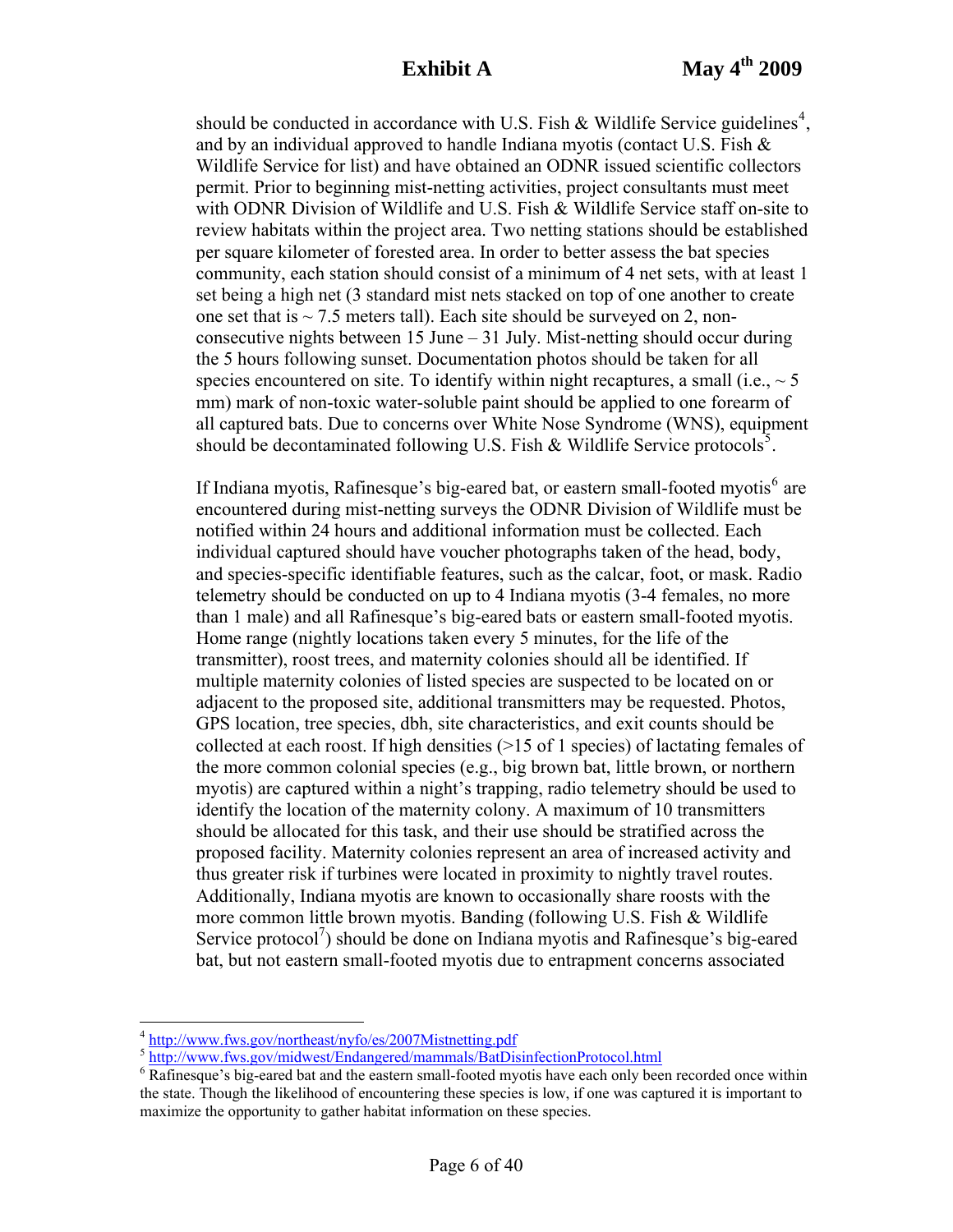with its over-wintering habitat. Bands will be provided by ODNR Division of Wildlife.

Finally, any possible hibernacula sites on or within 5 miles of the proposed site should be trapped during spring emergence and fall swarming to determine potential use. Monitoring should follow the current U.S. Fish & Wildlife Service protocol<sup>[7](#page-6-0)</sup>. Surveys are to be conducted every 2 weeks from 15 March  $-$  15 April, and 15 September – 15 November. More extensive monitoring may be requested if listed species of bat are detected during summer mist-net surveys. Nightly captures should be marked similar to those captured during mist-netting. Internal surveys are not recommended due to safety concerns, difficultly in determining species absence, and the potential transmission of WNS.

# **Where applicable (determined by ODNR)**

## 2.5. *Nocturnal marsh bird surveys*

Ohio has lost >90% of its original wetland habitat. Accordingly, several species of marsh birds are protected within the state. For projects that contain or that are directly adjacent to  $\geq$ 3 hectares of contiguous wetland, marsh bird surveys should be conducted. Playback surveys should be used to assess the presence of least bittern, sora, Virginia rail, king rail, and American bittern. Surveys are to be conducted weekly from 20 May to 15 June. One survey location should be established for every 50 hectares of contiguous wetland, or 1 location per wetland  $\geq$ 3 hectares in size if there are multiple isolated patches of habitat. Points should be spaced >400 meters apart in appropriate habitat. Each survey should be conducted during a 2-hour period centered on either sunrise or sunset. Thirty seconds of territorial calls should be broadcast through either a portable radio or megaphone, followed by 30 seconds of listening, for each species. Playback calls should have a minimum of background noise, and equipment must be able to broadcast so that the sound pressure is 80-90 dB at 1 meter from the speaker. Due to interspecies competition, the sequence of the species calls should be played as they are listed above.

## 2.6. *Barn owl surveys*

Barn owls are a state listed threatened species in Ohio; thus, if suitable habitat exists additional effort should be taken to identify if individuals are nesting within the region. These surveys should be undertaken if the proposed site is within areas depicted in Fig. 2 and includes or is adjacent to  $\geq 80$  hectares of combined wet meadow, pasture, and grassland. Surveyors should contact property owners of lands that have either barns or barn owl nest boxes and inquire about whether barn owls are currently using these structures. Surveyors should also visit each suitable barn or nest box in the area once from 15 June to 15 July to look for whitewashing, pellet material, fresh pellets, feathers, or other indications of the

<span id="page-6-0"></span> $\overline{a}$ <sup>7</sup> <http://www.fws.gov/Midwest/endangered/mammals/inba/DrftSrvyPrtcl.html>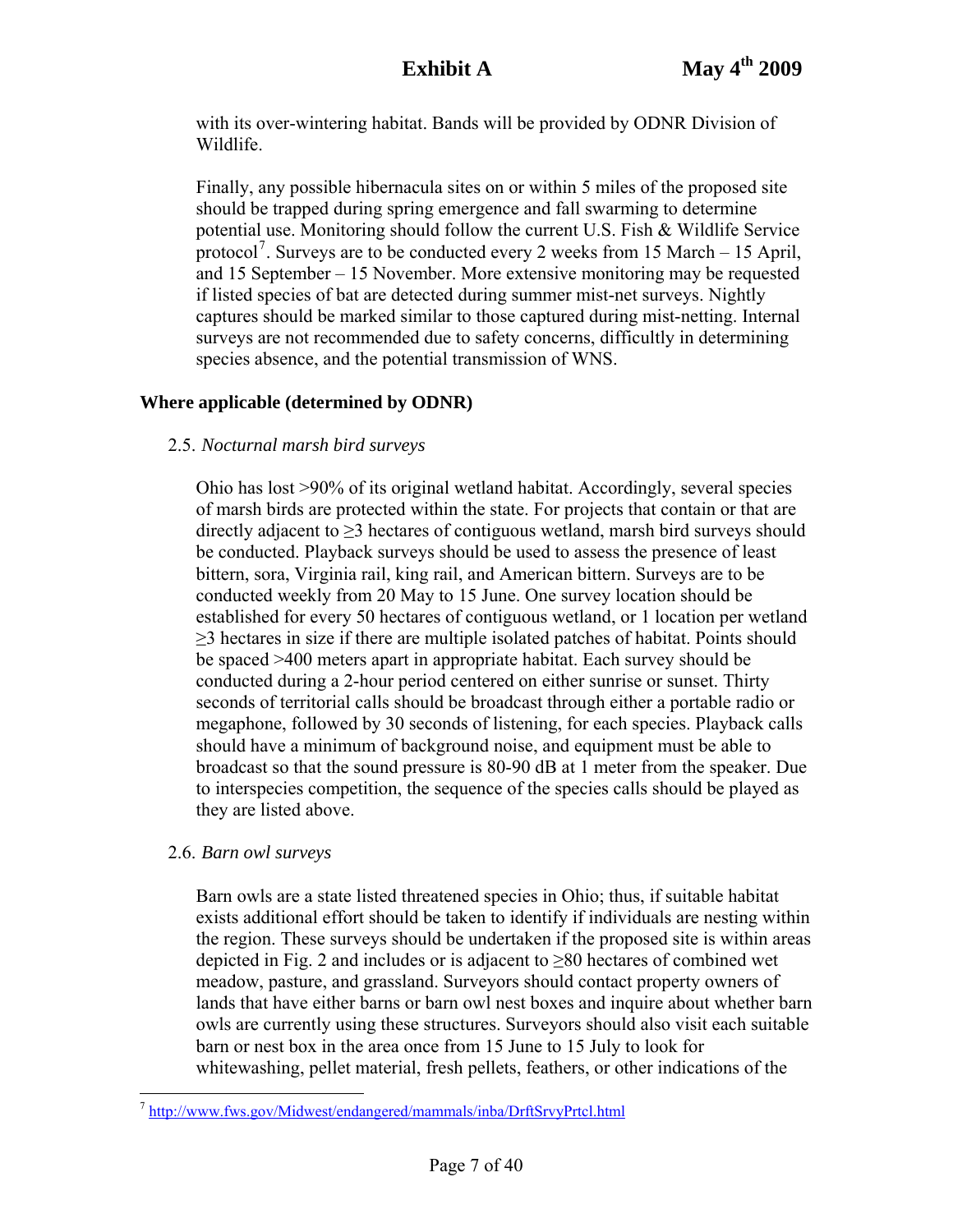presence of nesting barn owls. If barn owls are suspected of using a structure, playback calls should be used in an attempt to elicit begging responses from young that may be concealed in the rafters. Playback surveys should consist of broadcasting 1 minute of adult calls, followed by 2 minutes of listening for young. This procedure should be repeated 3 times per survey and should be conducted between 0.5 hour after sunset and midnight.

## 2.7. *Sandhill crane migration*

Sandhill cranes are listed as an endangered species in Ohio. If sandhill cranes are known to migrate within the vicinity of the proposed project (Fig. 2), additional surveys should be conducted. These surveys will be an extension of the weekly diurnal bird/raptor migration protocol to include the timing of sandhill crane migration, from 1 November to 15 December.

## 2.8. *Waterfowl surveys*

Ohio not only has a large migratory population of waterfowl, but also provides important over-wintering habitat for numerous species. If the site includes  $\geq 3$ hectares of wetlands, rivers, lakes, or agricultural fields where concentrations of waterfowl are known to feed, static or driving surveys of the waterfowl community should be conducted twice monthly, from 1 September – 1 April. The number of points will vary with the size and configuration of the water body. Consult with the ODNR Division of Wildlife for possible locations, survey times, or tracts.

## 2.9. *Shorebird migration*

The Lake Erie basin provides important stopover habitat for migratory shorebirds. Twice monthly point-counts (15 April to 31 May, and 15 July to 15 October) should be conducted in appropriate habitat such as beaches, flooded fields and mudflats. A minimum of 10 minutes should be spent at each point; additional time may be spent to accurately assess the number and species composition of the flock. The number of points will vary with the habitat surveyed as well as the size and configuration of the site. Consultation with ODNR Division of Wildlife is strongly recommended.

## 3. **Extensive**

# 3.1. *Radar monitoring*

Marine radar should be used to monitor nightly passage rates, 5 nights a week from 15 April to 31 May, and 15 August to 31 October. Surveys should begin at sunset and continue until sunrise. Information on estimated numbers/density, direction, hourly changes in activity and altitudes should be included. Preferably 2 radar units should be operated simultaneously; to assess target density and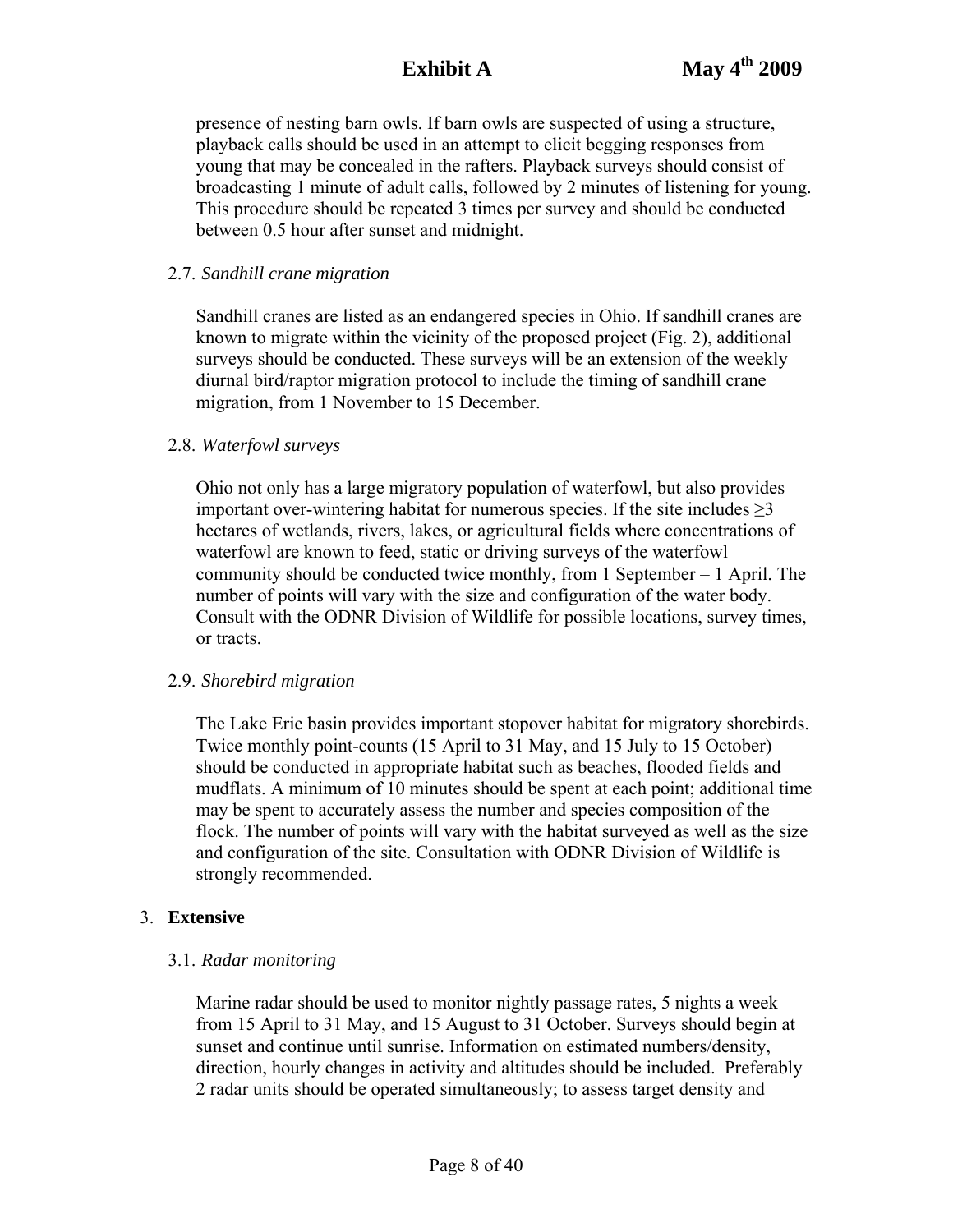altitudes concurrently; if that is not logistically possible, the radar unit should be alternated between the vertical and horizontal position every 20 minutes. Hourly weather data should also be recorded in order to correlate passage rates with climatic factors. Due to reduced detectability, monitoring should not be conducted on nights of heavy rain or fog.

### **Interpretation of pre-construction survey results**

Upon completion of surveys, a summary report of all findings should be presented to the ODNR Division of Wildlife. Once permitting applications have been filed with the OPSB, these reports will be made available to the public. Construction should not commence prior to review of these data and findings by ODNR Division of Wildlife (and U.S. Fish & Wildlife Service for federal listed species). A pre-construction meeting to review monitoring results and discuss potential concerns with respect to turbine locations and wildlife resources will be scheduled with ODNR staff, the developer, and project consultants before construction of the facility begins and before official agency comments are provided for any permits pending. Based on survey results, the ODNR Division of Wildlife may recommend 1 or several of the following:

- a) The project should constructed without altering the initial design.
- b) Changes are needed regarding the number or micro-siting of turbines, auxiliary structures, and/or access roads.
- c) Additional surveying is recommended based upon initial survey results.
- d) The project should not be constructed due to significant wildlife and/or related ecological concerns.

## **Facility design**

Several measures are thought to decrease the likelihood of wildlife strikes at wind turbine facilities. Accordingly, these measures should be incorporated into the design of all turbine facilities within Ohio.

## *Lighting*

Passerines use celestial cues to aid in navigation during migration. Lights are known to disorient nocturnally migrating passerines; this may directly increase the mortality risk from collisions, or indirectly through exhaustion. Therefore, the number of lights on a site should be minimized. Turbines and meteorological towers should have the fewest number of lights permitted by the Federal Aviation Administration (FAA). Preferably these will be white lights with the minimum intensity, and number of flashes per minute (longest strobe) allowable by the FAA. Lights around substations or auxiliary structures should be down-shielded, equipped with motion sensors, or turned off when not in use.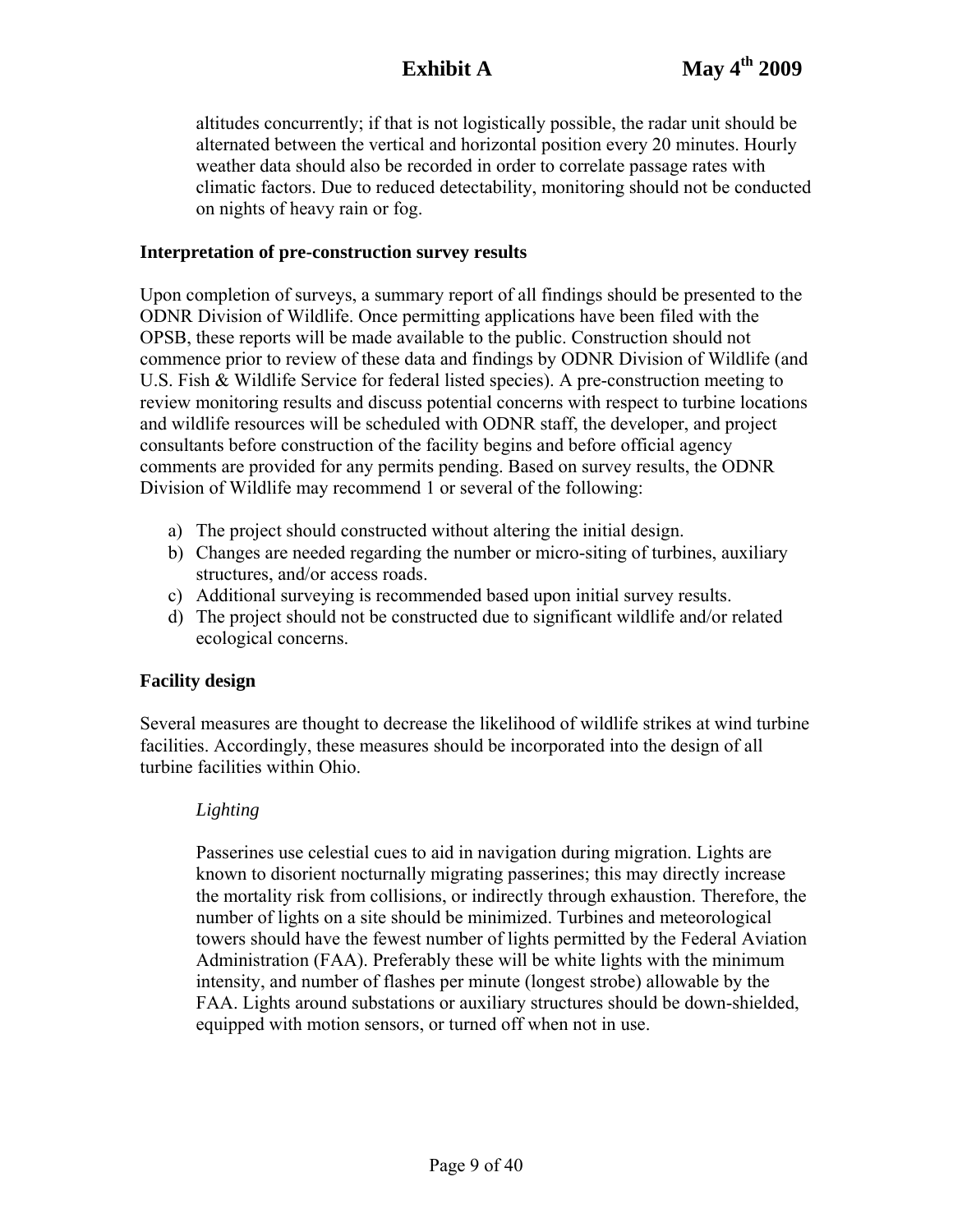## *Minimization of perches*

New commercial wind turbine facilities have discontinued the use of lattice-work towers which were thought to contribute to the large numbers of raptor fatalities at sites such as Altamont, California. However, effort should still be made to reduce the number of perches available at a site. When possible all electrical cables connecting turbines to each other or to the substation should be buried.

### *Guyed structures*

Guy wires seem to pose a particularly high threat to migratory birds as demonstrated by the large number of fatalities found at certain communication towers. Thus, to the degree possible, unguyed meteorological towers should be used to reduce possible mortalities from striking wires.

#### *Tree removal*

In order to reduce the potential for the incident take of bats that form large maternity colonies, including the federally endangered Indiana bat, tree clearing should be minimized and necessary clearing should be constrained to the dates suggested by U.S. Fish & Wildlife Service (1 October to 31 May).

## *Avoidance of nests for protected species of raptor*

Raptor nests represent an area of increased activity and thus, turbines within close proximity may pose an increase risk. Therefore, the ODNR Division of Wildlife suggests a minimum setback of  $\frac{1}{2}$  mile from any nest of a protected species of raptor.

## **Post-construction monitoring (all sites)**

## *Wildlife monitoring*

Several monitoring studies should be continued through the post-construction monitoring period. These studies will be used to assess potential behavioral changes in wildlife due to the presence of wind turbines. While avoidance behavior has been noted in species of grouse, it is unclear whether other species of grassland or forest-dwelling birds will avoid areas with wind turbines. Thus, breeding bird surveys should be continued to examine any species-specific threshold distances. Alternately, the high number of bat mortalities at turbine facilities in the eastern U.S. suggests the possibility that bats are actually being attracted to the site post-construction. In order to assess attraction and to potentially correlate bat morality with detection frequency, acoustic monitoring should also be continued throughout the post-construction monitoring phase.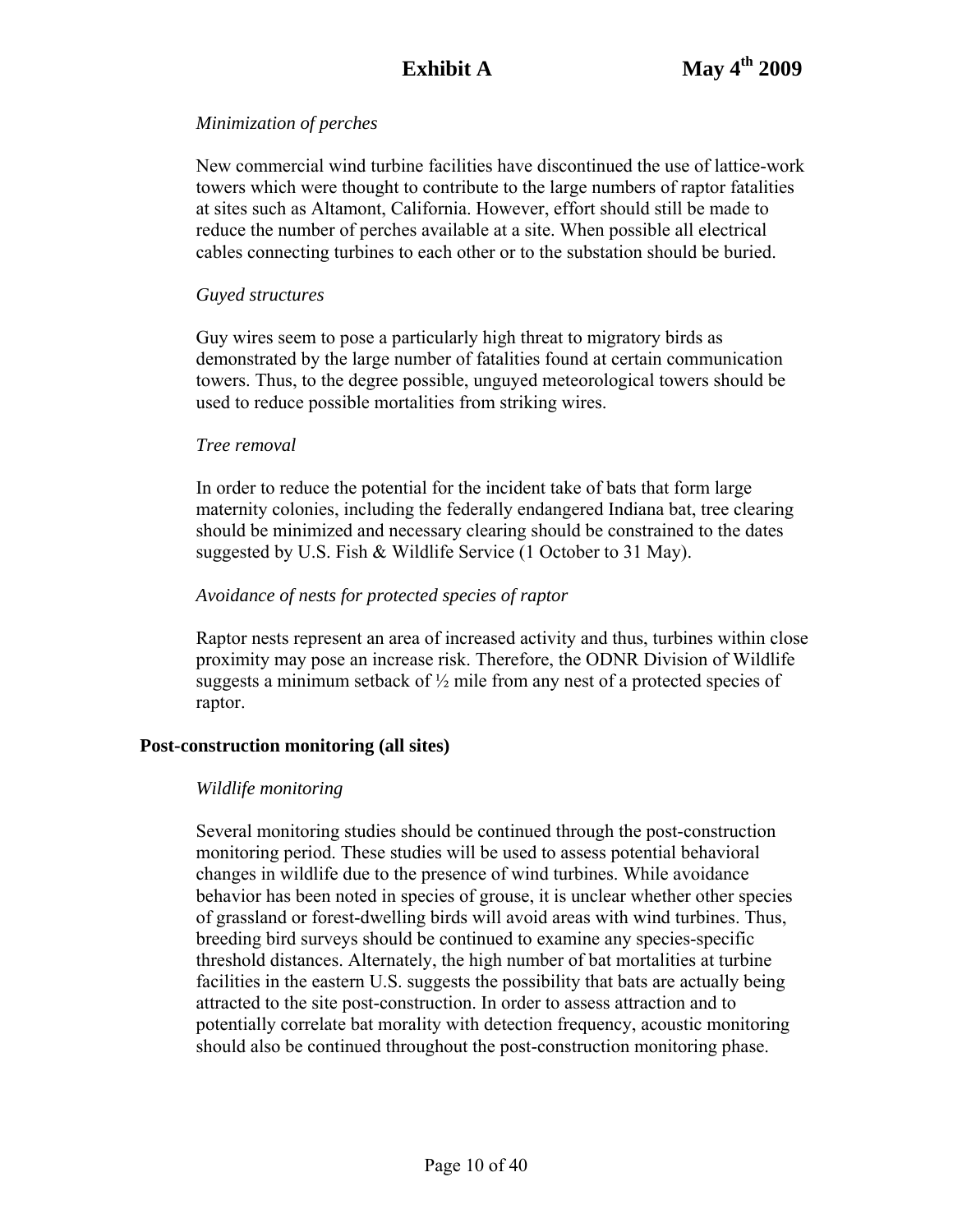## *Mortality searches*

One initial year (1 April to 15 November) of daily mortality searches will be recommended to the OPSB for each site with an optional second season depending on the first year results. The results of the mortality searches should be submitted to ODNR Division of Wildlife and U.S. Fish and Wildlife Service for review. Depending on the results of the first year, ODNR Division of Wildlife will determine if post-construction monitoring of mortality in the second year can be waived, reduced (i.e., focused on time periods when higher numbers of fatalities were detected), or continued for a full year.

The number of turbines searched will depend on the number of turbines at the facility.

- $\circ$  ≤10: all searched.
- $\circ$  11-40: 1/2 searched, minimum of 10.
- $\circ$  >40: 1/4 searched, minimum of 20.
- o All meteorological towers.

Turbines to be searched will be randomly selected but may include specific turbines in areas of concern if so noted by the ODNR Division of Wildlife or U.S. Fish & Wildlife Service based on pre-construction monitoring results. Recommendations for monitoring during any second year may differ, as noted above, both in terms of time period, specific turbines and number of turbines searched to address potential wildlife impacts.

## *Transect area and design*

At each searched turbine, north-south oriented transects should be established every 5 meters. The length of these transects, and the perpendicular distance that transects should extend from the turbine base should be equal to twice the blade length of the turbine being searched. Transects should not venture into hazardous areas, such as steep slopes or high water. Vegetation mapping should be done for each of the searched turbines 3 times a year (spring, summer, and fall), given that vegetation influences carcass detectability. Mapping will consist of recording the GPS location, vegetation height and percent cover (1-meter transect) every 10 meters for each transect. Additional points should be taken at abrupt transition zones such as the edge of a road. An estimate of searchable area also should be provided for each searched turbine. If turbines are within agricultural regions, developers should encourage landowners to plant areas within 60 meters of the turbine in either soybean or wheat crops to increase the probability of detecting carcasses.

## **Searcher efficiency and Scavenging rates**

In order to compensate for carcasses that are scavenged or those missed by observers, searcher efficiency and scavenging rates should be determined for each site using the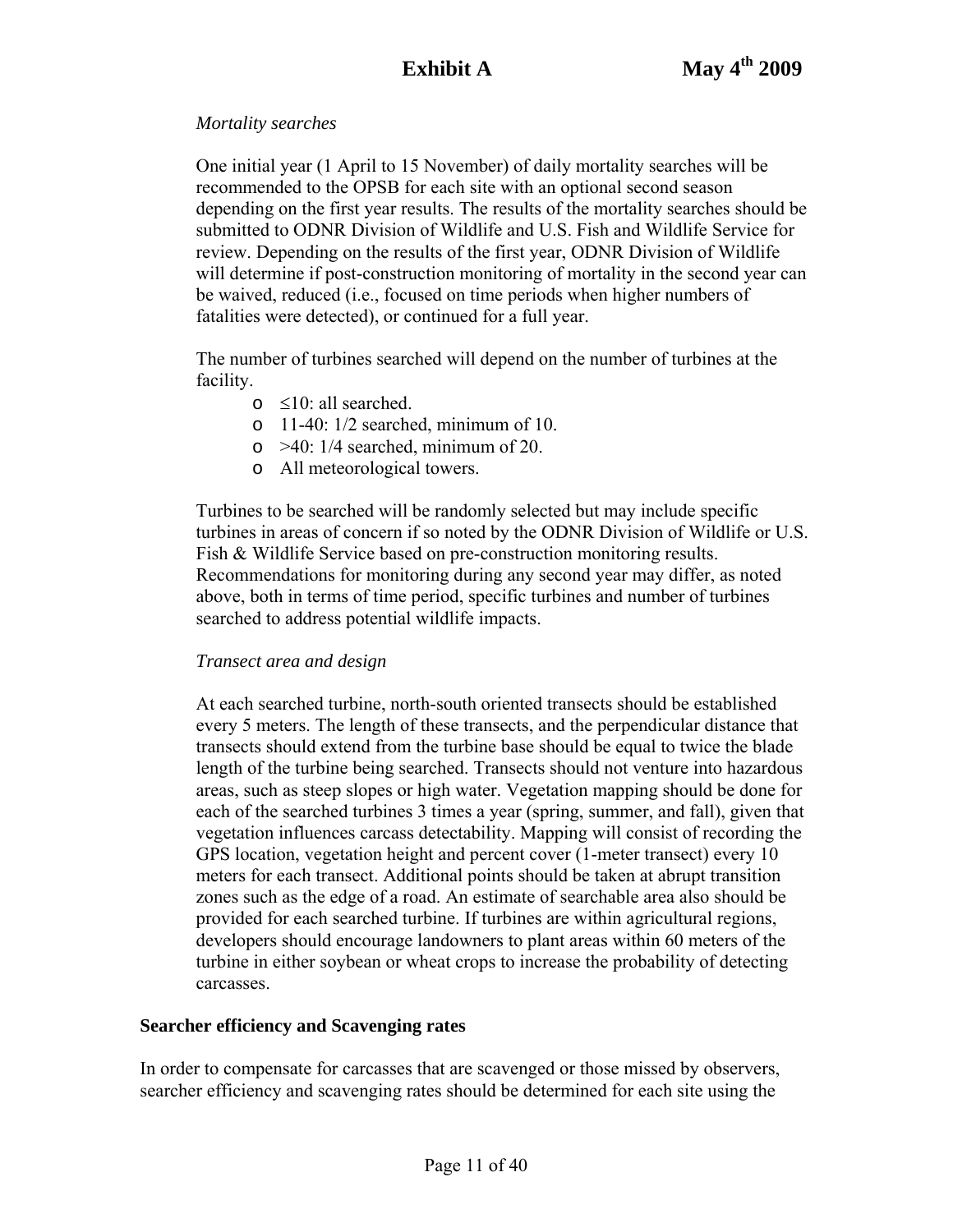procedure described below. These indices should be calculated for each year of postconstruction monitoring.

#### *Searcher efficiency*

Search efficiency trials consist of placing test carcasses at locations chosen at random to assess an individual's ability to detect turbine mortalities. These surveys should be conducted by someone who is not actively involved in the searches, and carcasses should be placed unbeknownst to the searchers. Individual trials should be conducted randomly at least 200 times each year (a trial consists of the placement of an individual carcass). Carcasses may be used for multiple trials throughout the season. Each carcass should be placed at a turbine, with distance (within the searched area) and direction selected at random. Each carcass should be discreetly marked to identify it as a trial individual. Carcasses must be similar to those expected to be encountered during the search and should vary in both species composition and stage of decomposition. After a searcher has finished his or her survey, the individual conducting the efficiency trial should attempt to recover any missed carcasses to ascertain whether they were scavenged prior to the beginning of the search.

#### *Scavenging rate*

In an effort to assess how quickly carcasses are removed from the site by scavengers, a minimum of 50 carcasses per year should be placed at random distances and directions. Several carcasses should be placed each month, since rates are likely to change throughout the year. These carcasses should be checked daily for the first week, then every 2 days until the carcass is removed or completely decomposed. Preferably, carcasses used for scavenging rate estimation will be those collected from the site, and not surrogate species such as pigeons, starlings, or house sparrows since these have been found to be scavenged less frequently. Characteristics that should be recorded for each placed carcass include: the GPS location, vegetation height, percent cover, distance/direction from turbine, and species.

#### *Turbine site searches*

Each day searches should begin approximately at first light; this reduces the number of carcasses removed by diurnal scavengers and increases the likelihood of recovering live individuals. The appropriate number of surveyors should be hired to completely search the allotted turbines by 1:00 p.m. The initial start and stop time should be recorded for each survey. Searchers should walk slowly, scanning  $\sim$  2.5 meters on either side of the transect. When a bird or bat is encountered, the distance when the observer first detected it should be recorded. The searcher should then assess whether the individual is alive or dead. If the individual is alive, efforts should be made to release or take the animal to a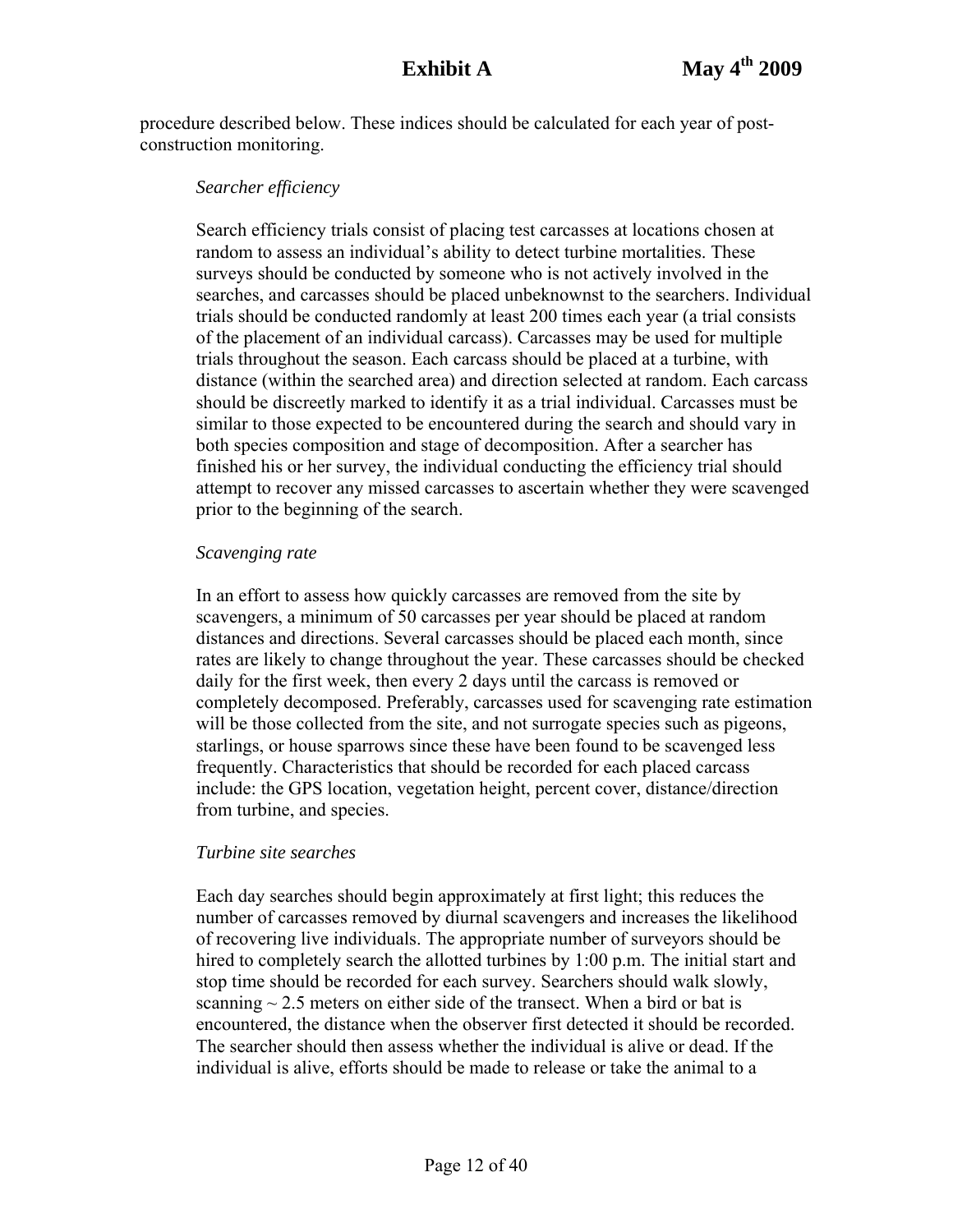licensed rehabilitator<sup>[8](#page-12-0)</sup>. If successful rehabilitation is not likely, then the individual should be humanely euthanized through cervical dislocation<sup>[9](#page-12-1)</sup>. For each individual (regardless of dead or alive), the site should be flagged, and returned to after the turbine search has been completed. Once relocated, a photograph should be taken of the carcass before it is moved. The carcass should be collected in individual resealable plastic bags, and the carcass identification number written in pencil on a piece of write-in-the-rain paper enclosed with the carcass. All information on the "Fatality Reporting Form" should be recorded. Mortalities encountered outside the bounds of an official search should be collected, and the above information recorded, but "Incidental" should be written into the notes area. These will not be used in the calculation of site mortality rates, but may (depending on species) be used in searcher efficiency or carcass removal trials. Bats within the *Myotis* family are difficult to differentiate, and should not be used for scavenging rate or searcher efficiency trials. These carcasses should be frozen and given to the ODNR Division of Wildlife at a prearranged date. If a state or federal threatened or endangered species is located, the ODNR Division of Wildlife and U.S. Fish & Wildlife Service must be contacted within 48 hours. At that time arrangements will be made for turning over the carcass to the appropriate agency. If a larger than expected mortality event occurs, ODNR Division of Wildlife and the U.S. Fish & Wildlife Service must be notified within 24 hours. For our purposes a significant mortality event will be defined as >5 birds/bats at an individual turbine, and/or >20 birds and/or bats across the entire facility.

Note: ODNR suggests individuals involved in collecting mortalities under turbines take the same precautions as those individuals handling live bats during mist-netting operations (i.e., leather gloves and maintain up-to-date rabies vaccinations).

#### *Mitigation measures*

 $\overline{a}$ 

The ODNR, Division of Wildlife (DOW) recognizes that it is unreasonable to expect wind turbine facilities in Ohio to have no impact on wildlife; however, wildlife impacts from wind energy and other "green" development projects should be minimized. Ultimately, the DOW will use Ohio-specific data from wind energy facilities to define typical or expected versus unacceptable levels of mortality to wildlife from the operation of land-based wind turbines. Those data, however, do not exist at this time. Thus, the DOW will review all available postconstruction mortality data from regional wind energy facilities in landscapes with habitats similar to what is found in Ohio's commercially viable wind resource areas. Data from sites and studies deemed relevant to Ohio, as determined by the DOW, will be used to define mortality rates for birds and bats that will be considered acceptable, of concern, and unacceptable.

<sup>&</sup>lt;sup>8</sup> Contact the Ohio Division of Wildlife District office nearest to the site for area wildlife rehabilitators (Fig. 3)<br><sup>9</sup> If the species in question is a state or federally protected species the appropriate agency must be contacted

<span id="page-12-1"></span><span id="page-12-0"></span>before the individual is euthanized.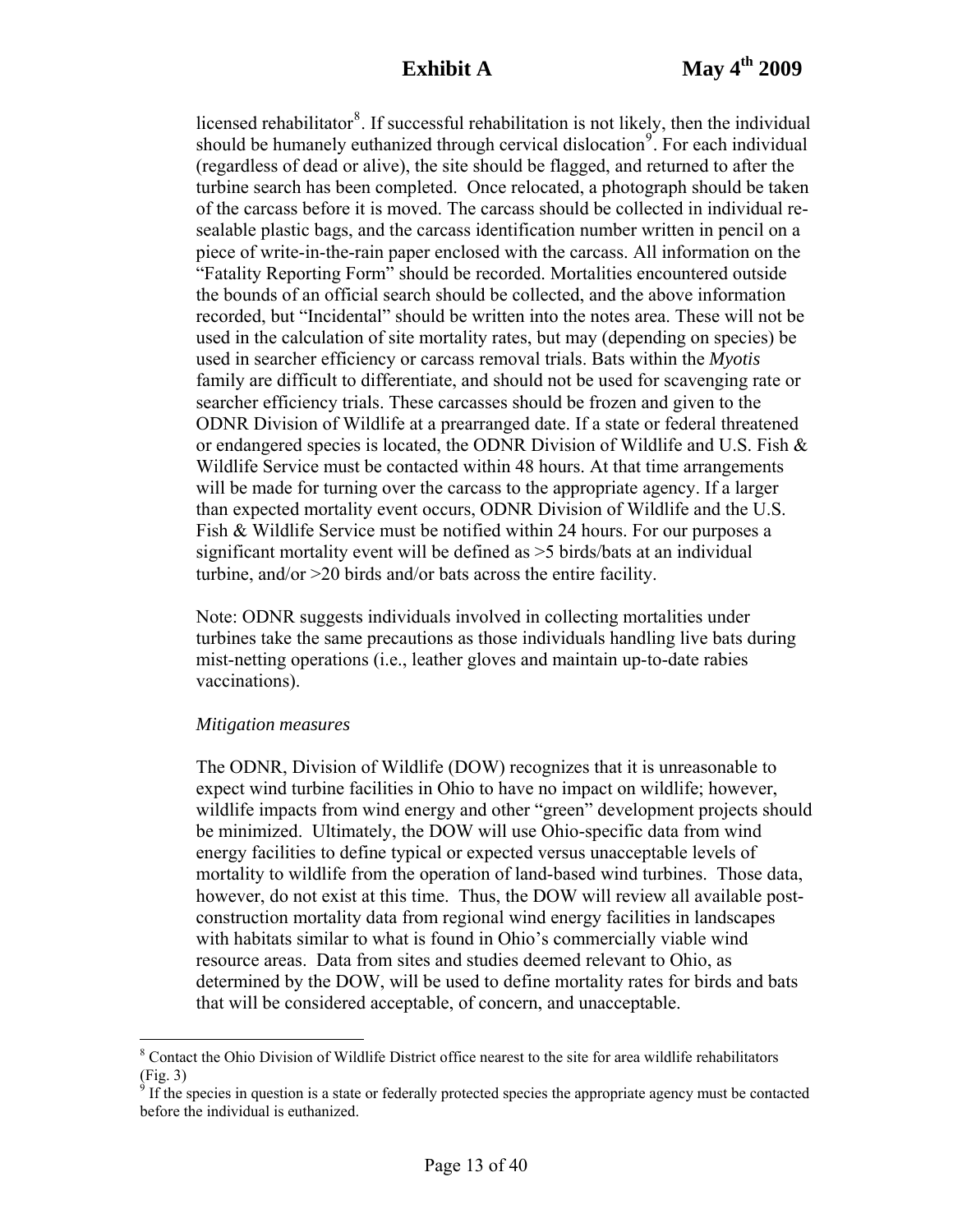If operation of wind turbines at a permitted facility in Ohio results in mortality rates at or below the regional average for comparable landscapes, the DOW will not recommend additional post-construction monitoring or use of mitigation measures. When mortality rates are within 1 standard deviation (SD) above the regional average, mitigation measures should be employed to curtail impacts to Ohio's wildlife resources and bring the mortality rate for the facility to the regional average or below. While the DOW will require the facility to take action and monitor the results, specific mitigation measures will not be mandated. Rather, the DOW will work collaboratively with the facility operators to develop an economically tenable mitigation strategy with a reasonable likelihood of reducing mortality rates to the regional average or below. Mitigation measures for consideration include, but are not limited to, those listed within the National Wind Coordinating Collaborative's Mitigation toolbox $10^{\circ}$  $10^{\circ}$ . The collection of additional data to better define the spatial or temporal extent of observed mortality rates or test specific mitigation measures may be considered as part of an overall mitigation strategy. If mortality rates exceed the regional average by more than 1 SD, mitigation measures must be employed to curtail impacts to Ohio's wildlife resources and bring the mortality rate for the facility to the regional average or below. The DOW will require that unacceptable mortality to bats, at a minimum, must include seasonal curtailment as defined under Section 1.3 (*Bat acoustic monitoring*), unless the DOW and facility operators agree to an alternative strategy based on site-specific conditions showing that the temporal and/or spatial distribution of mortality can be reduced effectively with the application of other mitigation measures or new technologies in a more economically viable manner for the facility.

Future definition of normal or acceptable mortality rates for birds and bats due to operation of commercial-scale wind energy facilities in Ohio, as well as mortality rates of concern and those that are unacceptable, will be based on Ohio-specific data. If revised trigger points are more favorable for operators of wind energy facilities in Ohio, we will also apply them to all previously permitted sites. If revised trigger points become more stringent, the trigger points in use at the time a facility was permitted will continue to be applied to that site during its operating lifetime.

Neither the federal Migratory Bird Treaty Act nor the Ohio Revised Code differentiates between the taking of species of migratory non-game birds based upon abundance; thus, relative abundance of impacted bird species will not be a factor in the application of trigger points noted above. However, any mortality to federal or state-listed wildlife species attributed to operation of wind energy facilities in Ohio will require development and implementation of mitigation measures in cooperation with the DOW (and U.S. Fish & Wildlife Service for federal trust species).

 $\overline{a}$ 

<span id="page-13-0"></span><sup>&</sup>lt;sup>10</sup> [http://www.nationalwind.org/publications/wildlife/Mitigation\\_Toolbox.pdf](http://www.nationalwind.org/publications/wildlife/Mitigation_Toolbox.pdf)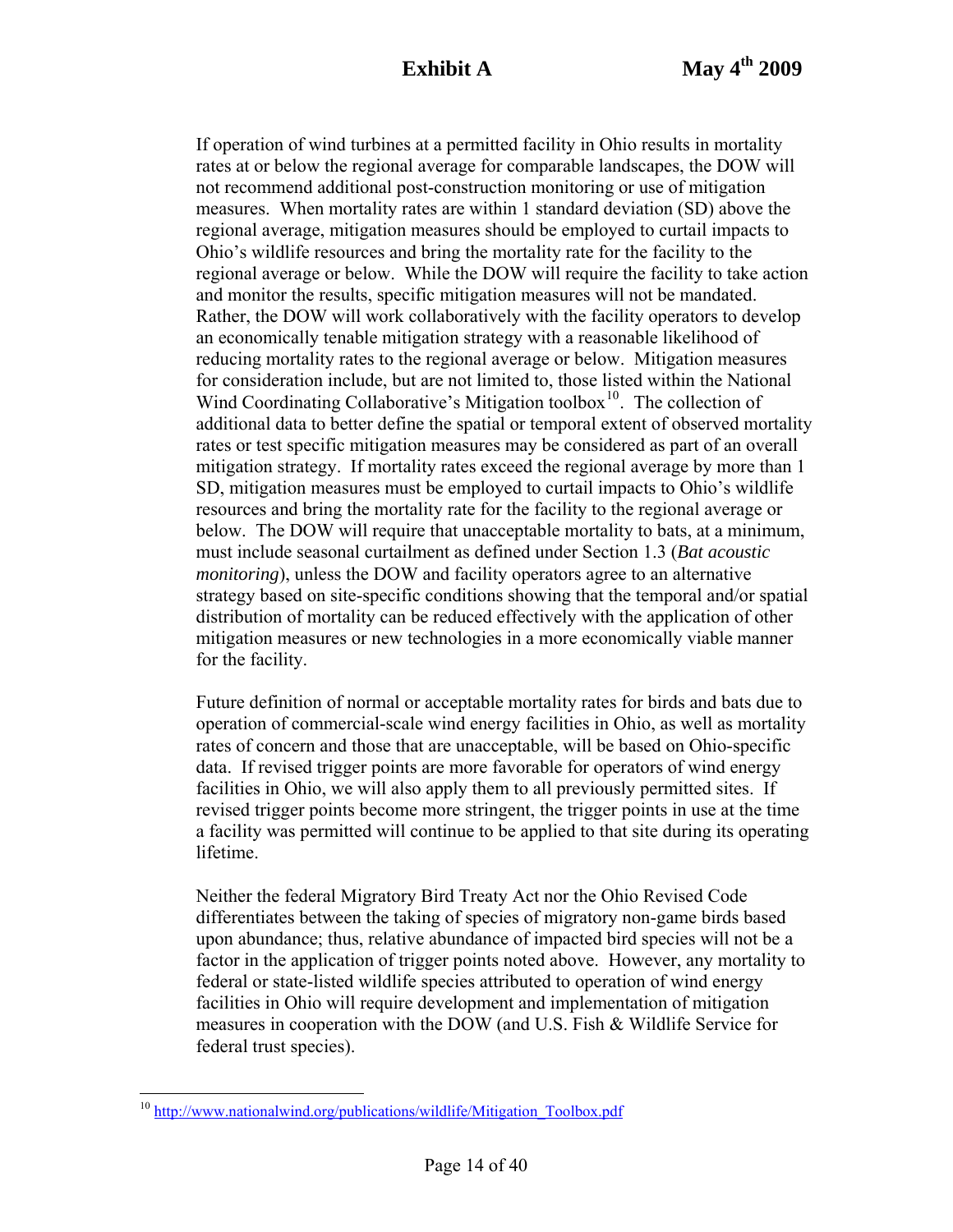Finally, while the currently accepted metric for defining mortality at wind energy facilities is number of birds (or bats) killed per turbine (or megawatt, MW) per year, the use of this metric does not imply that the need for mitigation and its application will be targeted at individual turbines within a permitted facility. Rather, just as an entire facility is proposed for permitting, and pre-construction wildlife monitoring recommendations are based on the landscape containing the proposed facility, a mortality rate for birds and similar rate for bats will be calculated using all relevant data for the entire facility. Unless the average mortality rate for the entire facility is of concern or unacceptable, mitigation measures will not be recommended or required. Thus, it is possible that a subset of individual turbines could have uncharacteristically high mortality rates while the overall rate for the permitted facility is within the acceptable or "normal" range for similar sites in Ohio or the region. We would expect the facility operator to exercise good faith in dealing with mortality rates in such situations. On the other hand, if a facility's mortality rate for birds, bats or both is of concern or unacceptable, we will use the best available data to define the temporal and spatial extent of the problem and work with the facility operators to target mitigation measures to the individual turbines and/or time periods that contribute disproportionately to the overall rate. Where possible, the goal is to find a workable solution for minimizing mortality to wildlife while having as small an impact on the site's economic viability as possible.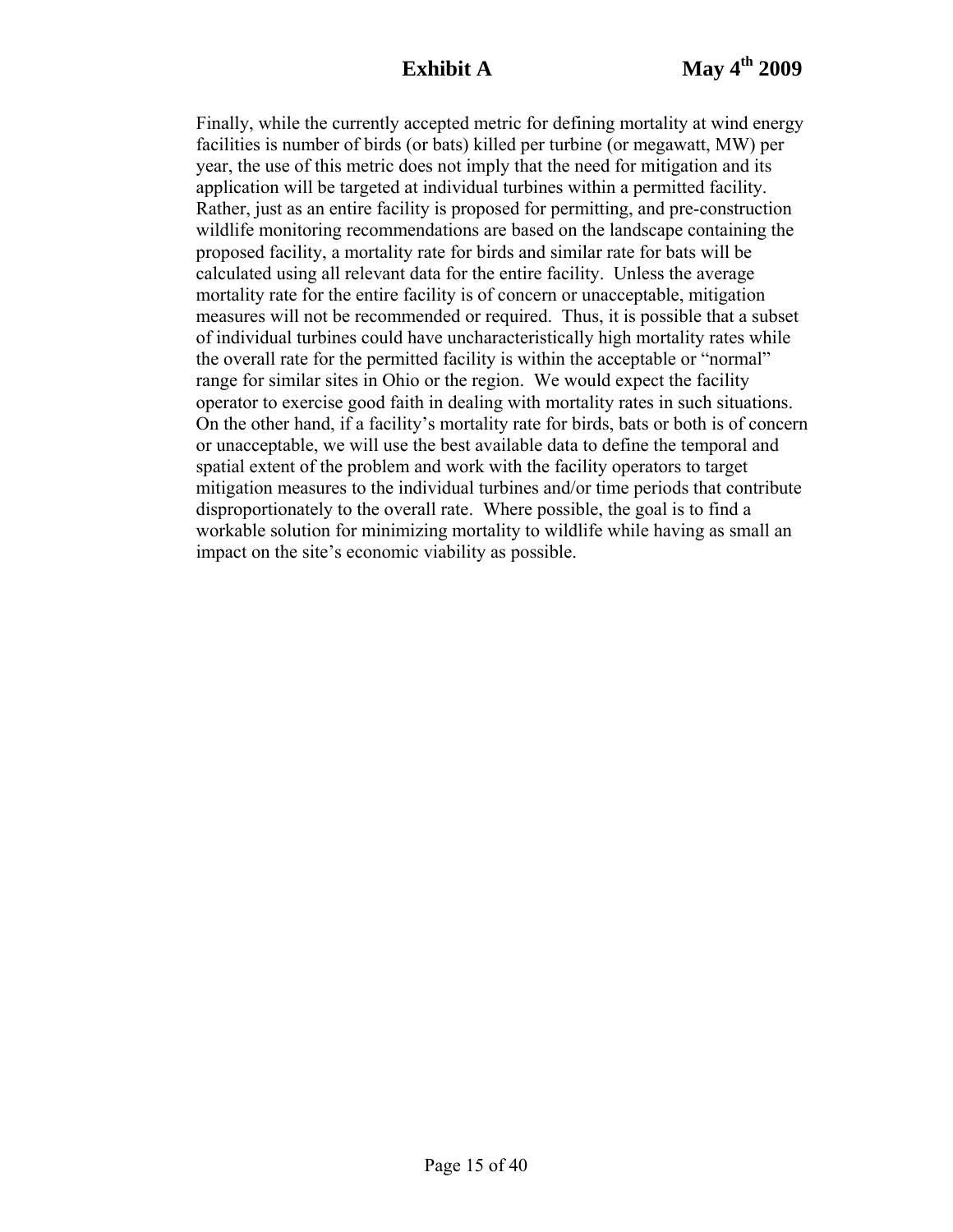**This page intentionally left blank to facilitate double-sided printing**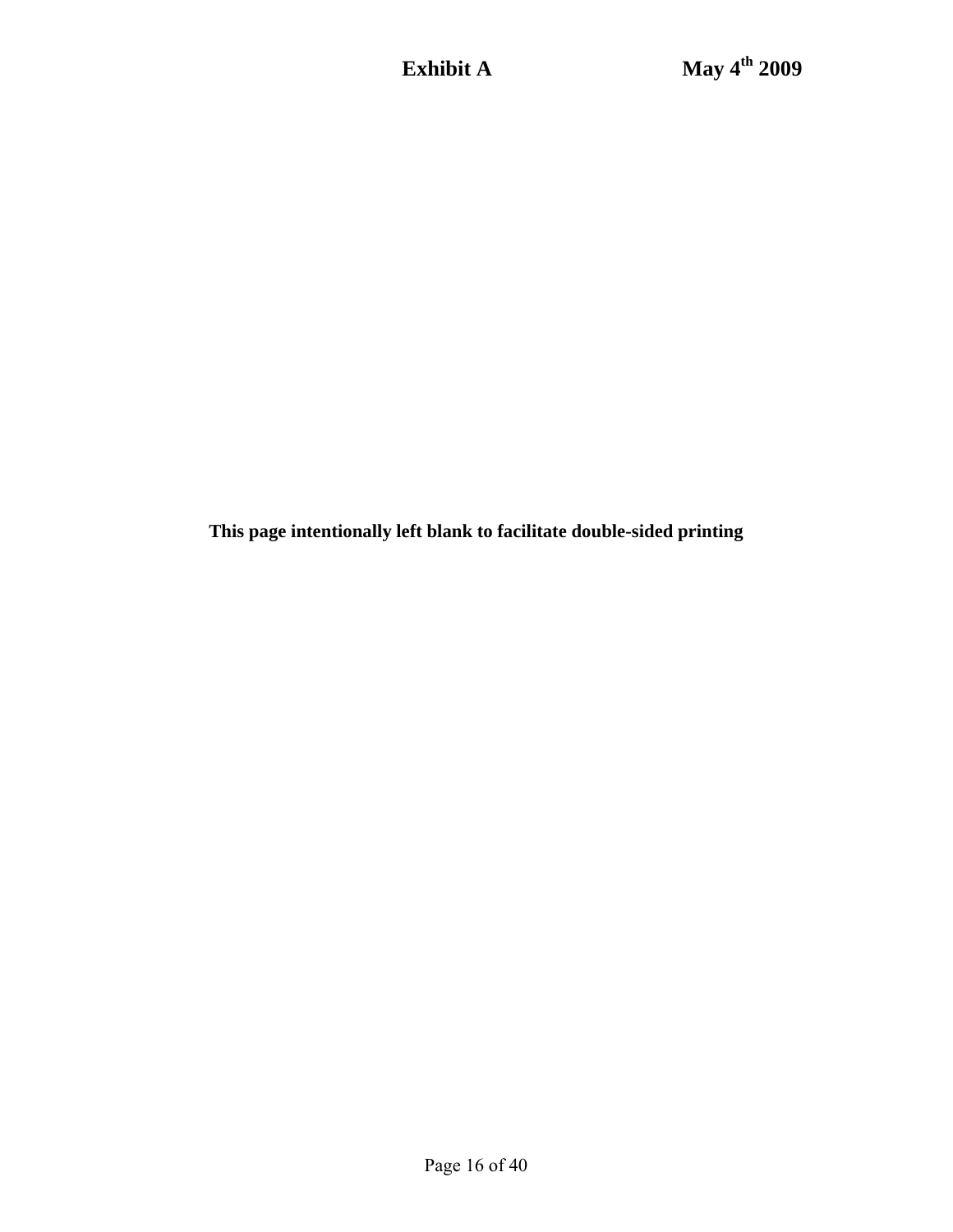Table 1. Endangered and threatened birds and bats of Ohio**\***

# Endangered

| Indiana myotis <sup>E</sup> | Myotis sodalis        |
|-----------------------------|-----------------------|
| American bittern            | Botaurus lentiginosus |
| Northern harrier            | Circus cyaneus        |
| King rail                   | Rallus elegans        |
| Sandhill crane              | Grus Canadensis       |
| Piping plover $E$           | Charadrius melodus    |
| Common tern                 | Sterna hirundo        |
| <b>Black</b> tern           | Chlidonias niger      |
| Yellow-bellied sapsucker    | Sphyrapicus varius    |
| Bewick's wren               | Thryomanes bewickii   |
| Loggerhead shrike           | Lanius ludovicianus   |
| Golden-winged warbler       | Vermivora chrysoptera |
| Kirtland's warbler $E$      | Denroica kirtlandii   |
| Lark sparrow                | Chondestes grammacus  |
| Trumpeter swan              | Cygnus buccinator     |
| Snowy egret                 | Egretta thula         |
| Cattle egret                | <b>Bubulcus</b> ibis  |

# Threatened

| Upland sandpiper           | Bartramia longicauda     |
|----------------------------|--------------------------|
| Black-crowned night-heron  | Nycticorax nycticorax    |
| Yellow-crowned night-heron | Nyctanassa violacea      |
| Barn owl                   | Tyto alba                |
| Dark-eyed junco            | Junco hyemalis           |
| Hermit thrush              | Catharus guttatus        |
| Least bittern              | Ixobrychus exilis        |
| Least flycatcher           | Empidonax minimus        |
| Bald eagle                 | Haliaeetus leucocephalus |
| Peregrine falcon           | Falco peregrinus         |
| Osprey                     | <b>Pandion haliaetus</b> |

<sup>E</sup> Federally listed endangered

\*Updated 13 May 2008.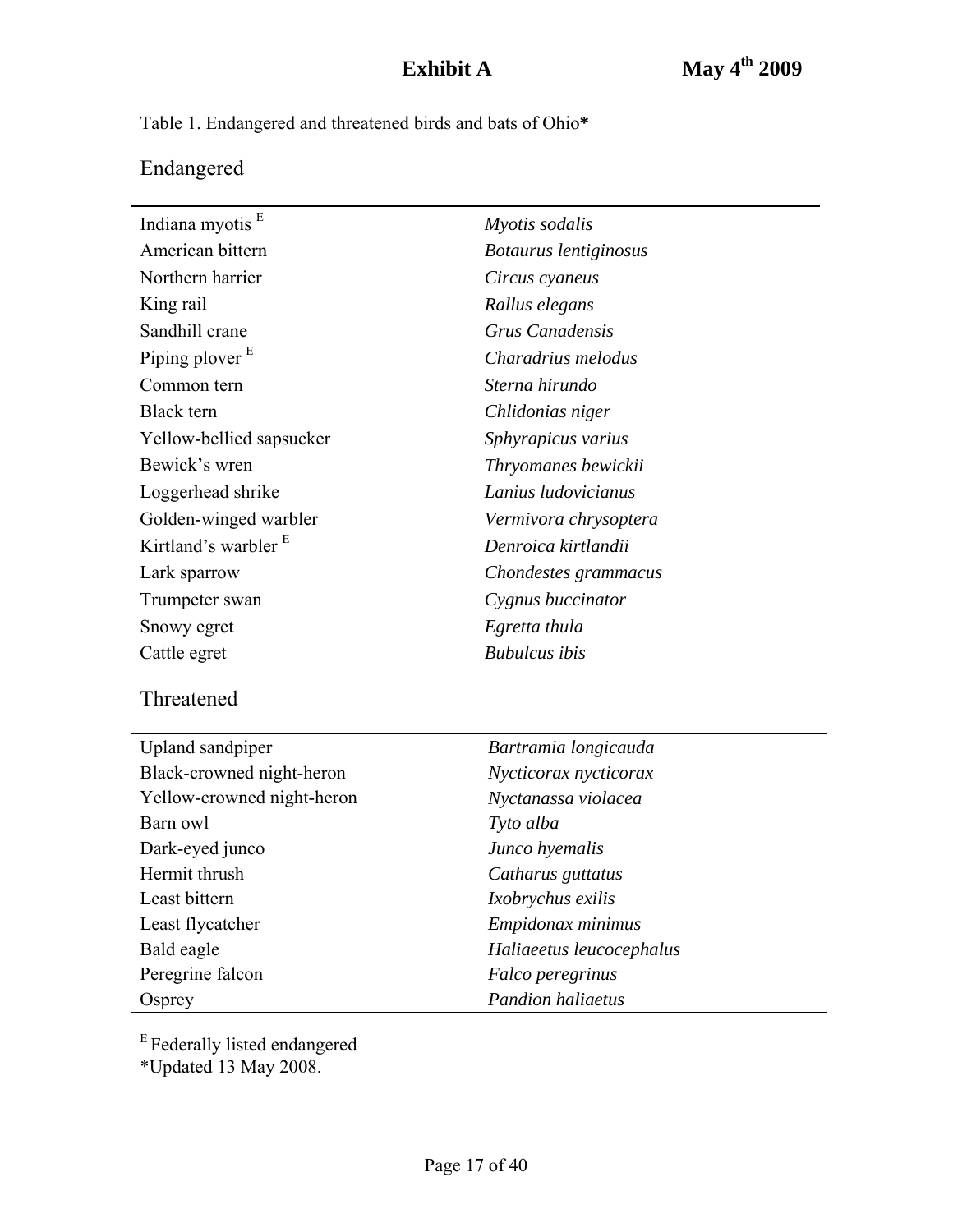**This page intentionally left blank to facilitate double-sided printing**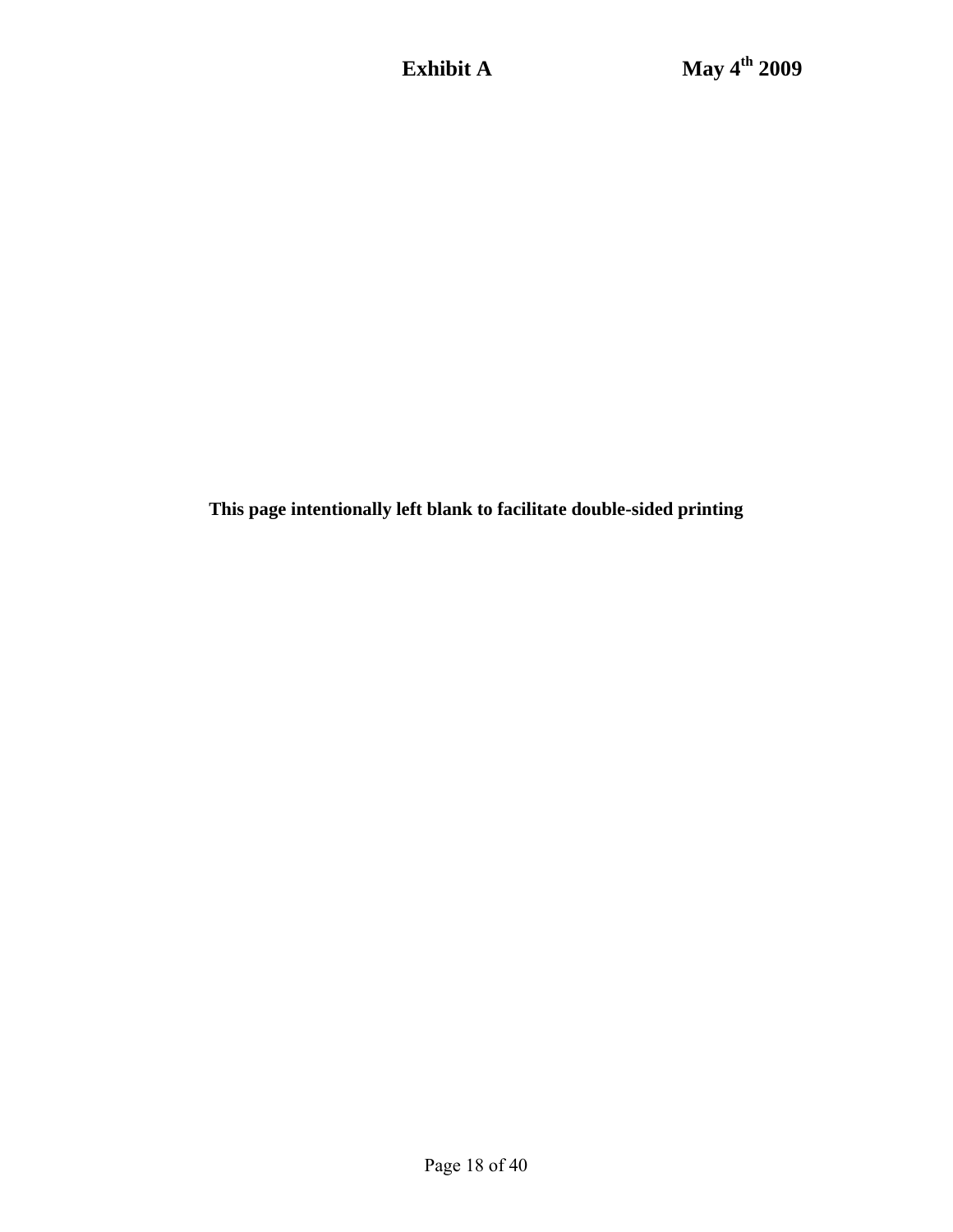**Figure 1. Survey effort.** 

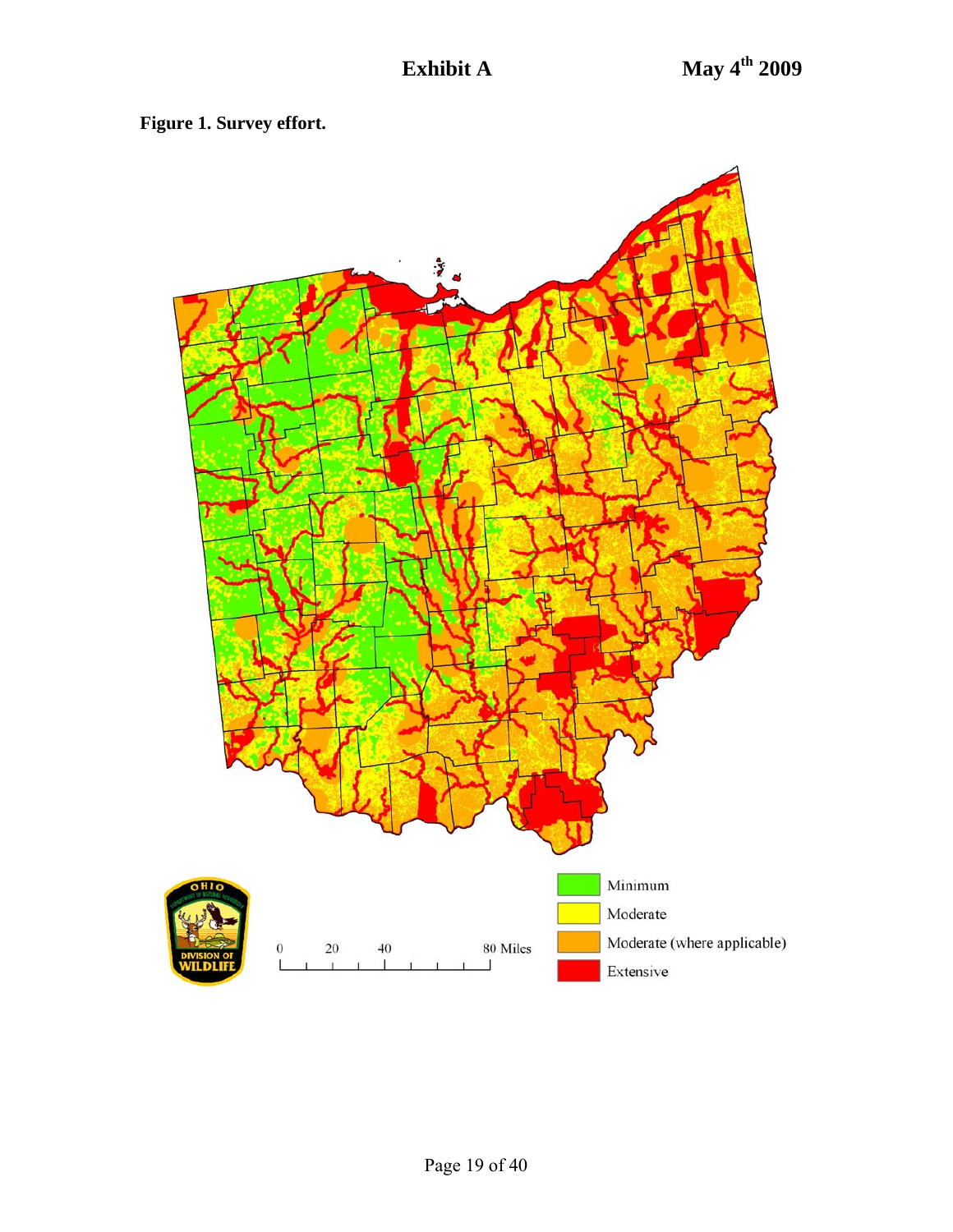**This page intentionally left blank to facilitate double-sided printing**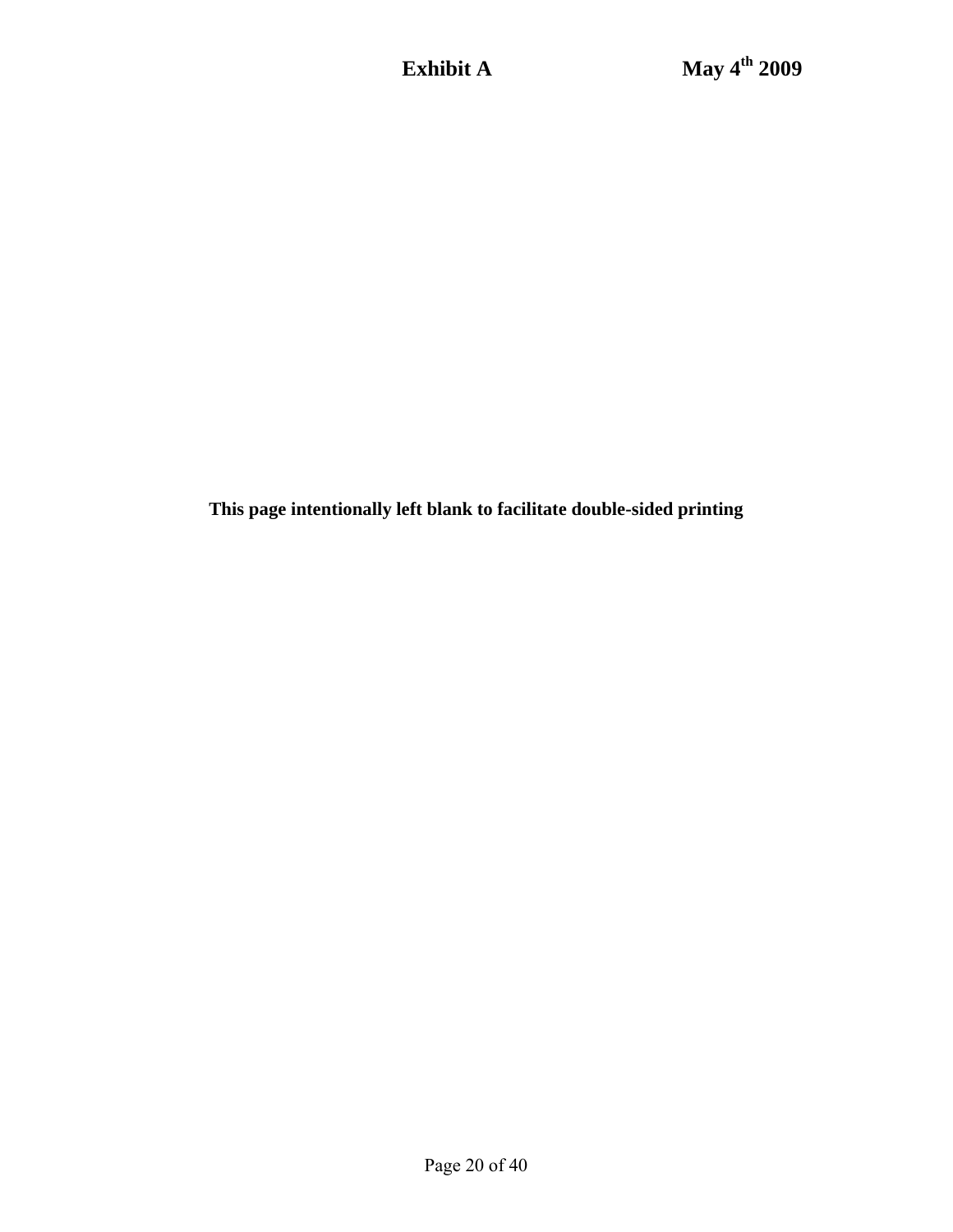

**Figure 2. Counties or areas where additional surveying for either sandhill cranes or barn owls may be recommended.**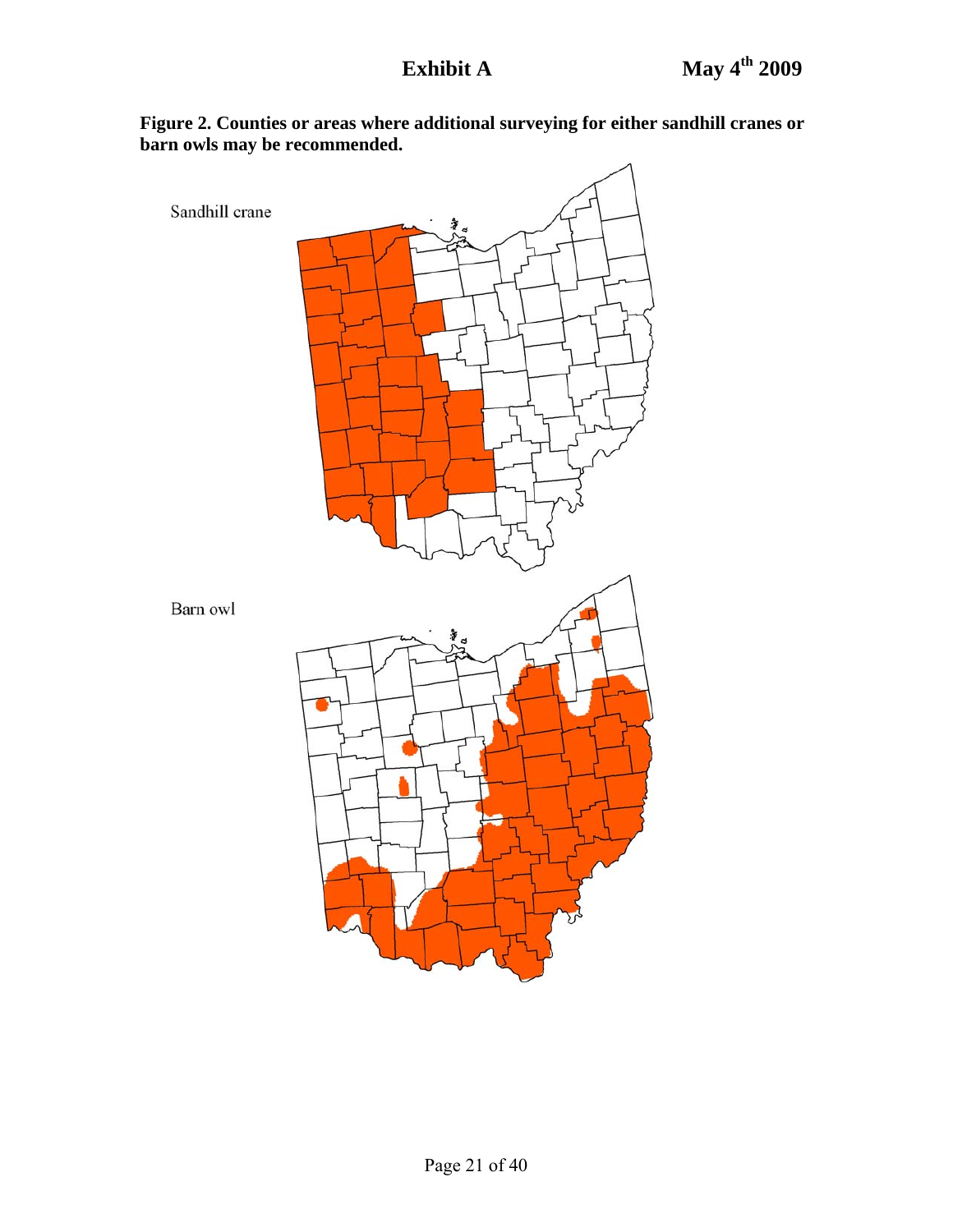**This page intentionally left blank to facilitate double-sided printing**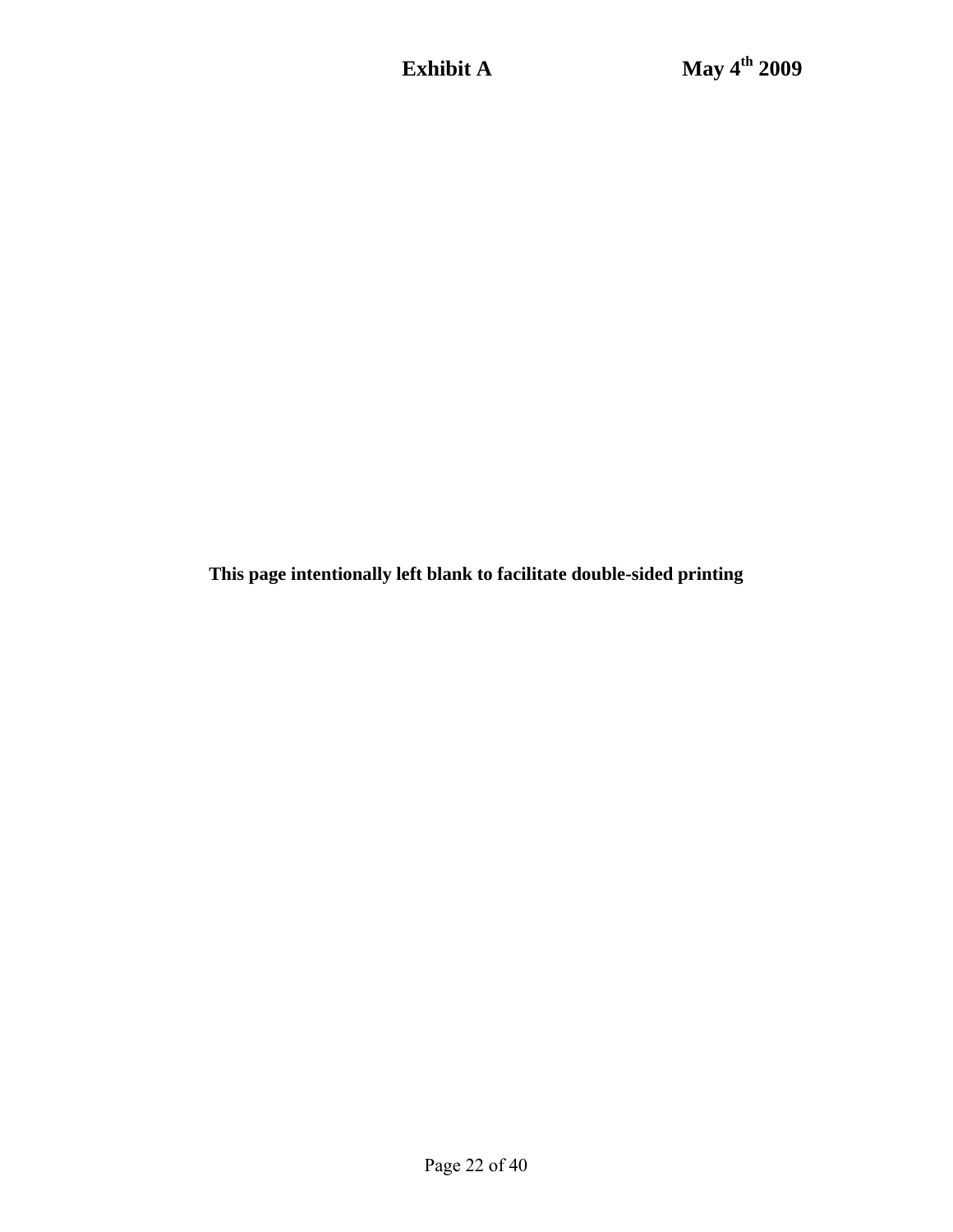

**Figure 3. Ohio Department of Natural Resources district offices.**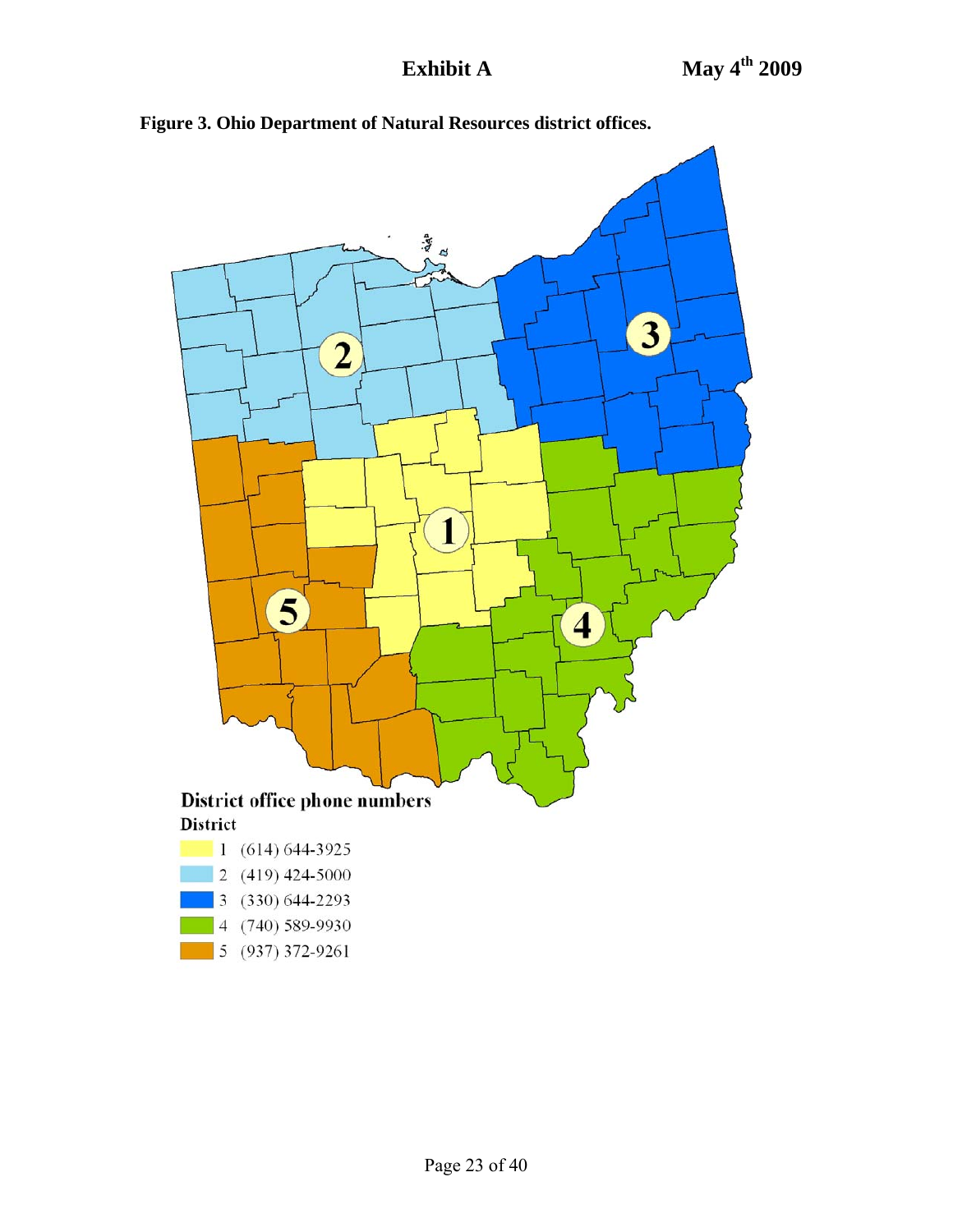**This page intentionally left blank to facilitate double-sided printing**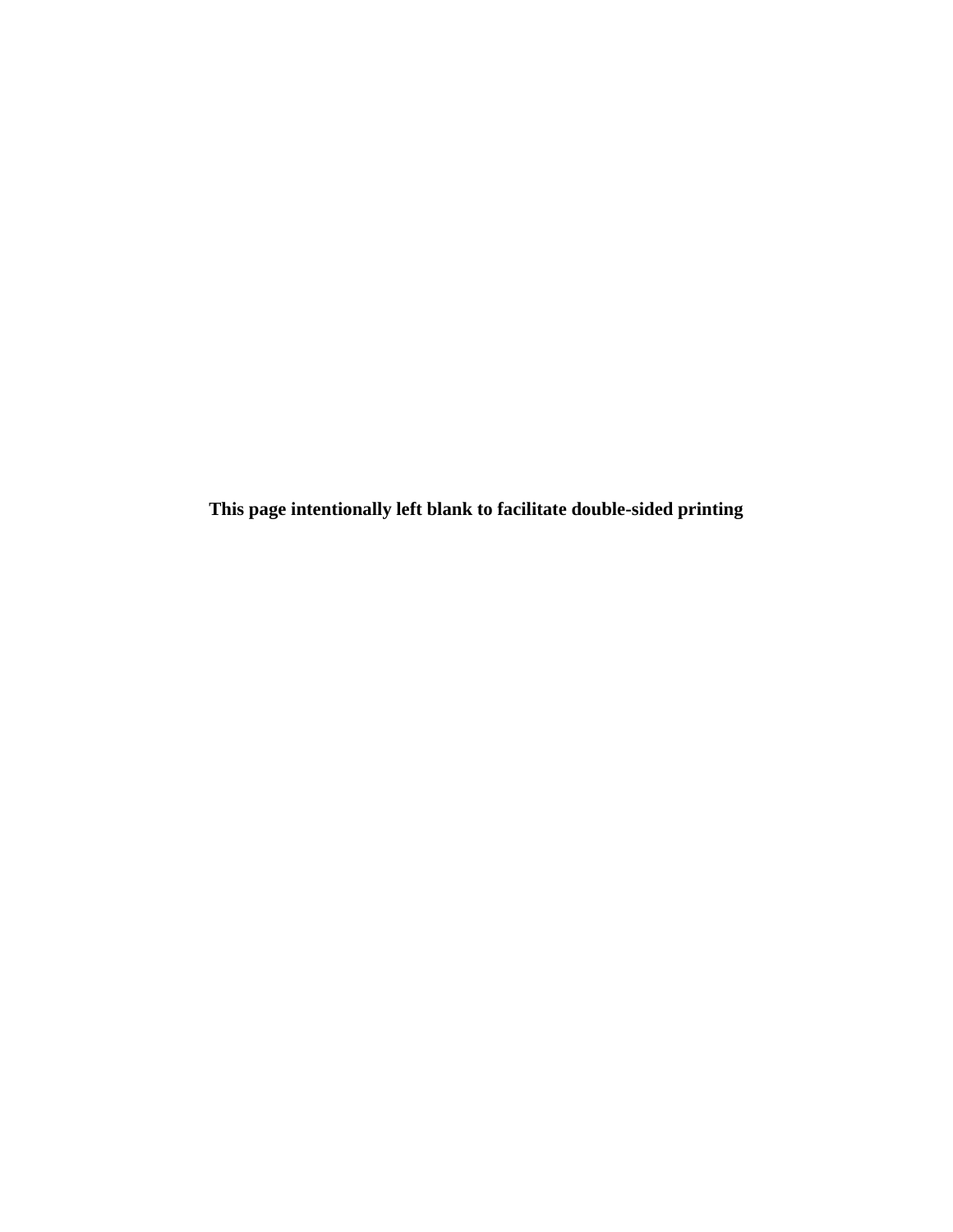**Appendix A. Timing of surveying effort. Colors correspond to the general effort categories; minimum (green), moderate (yellow), where applicable (orange), and extensive (red).** 

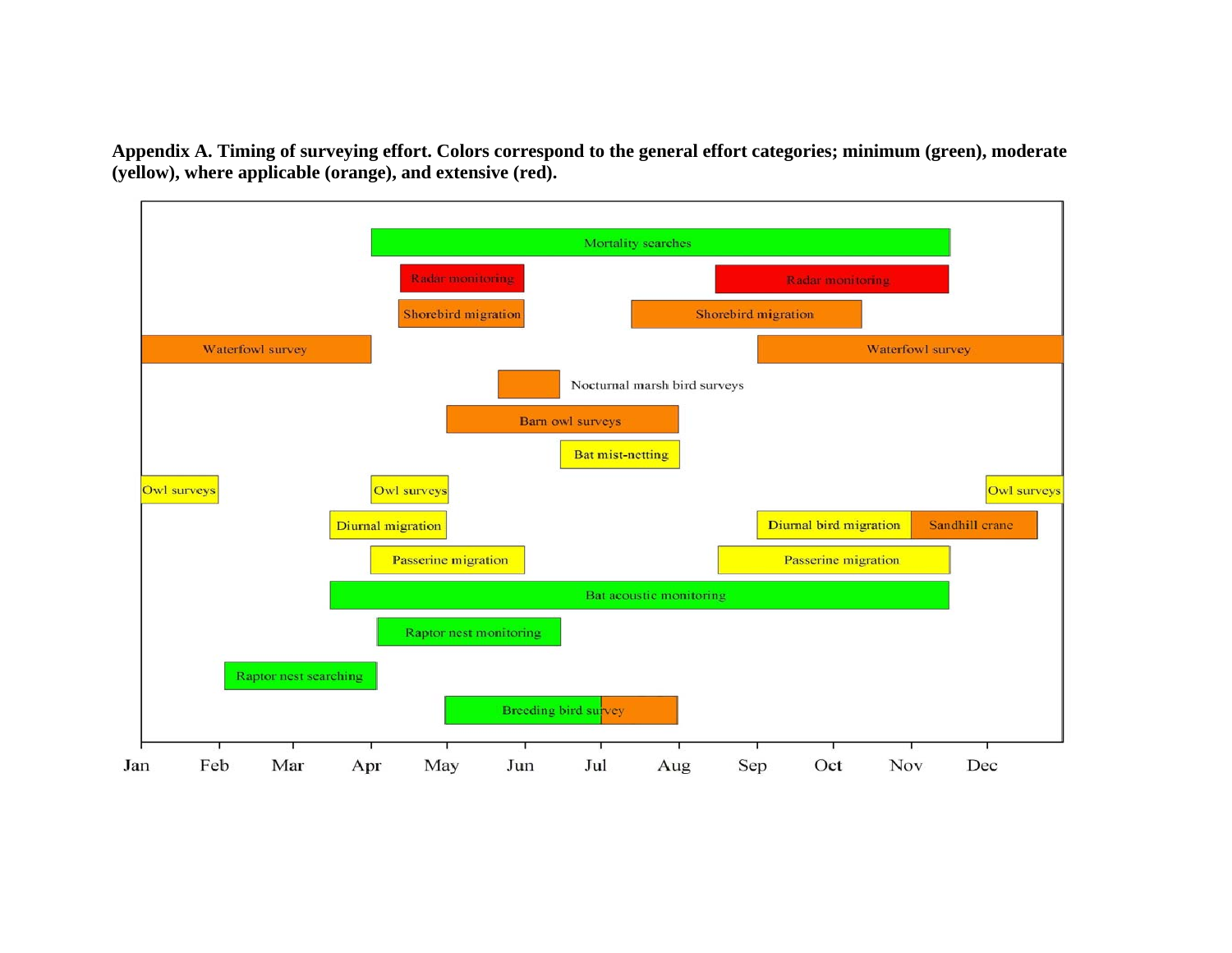**Wildlife Monitoring Survey Forms**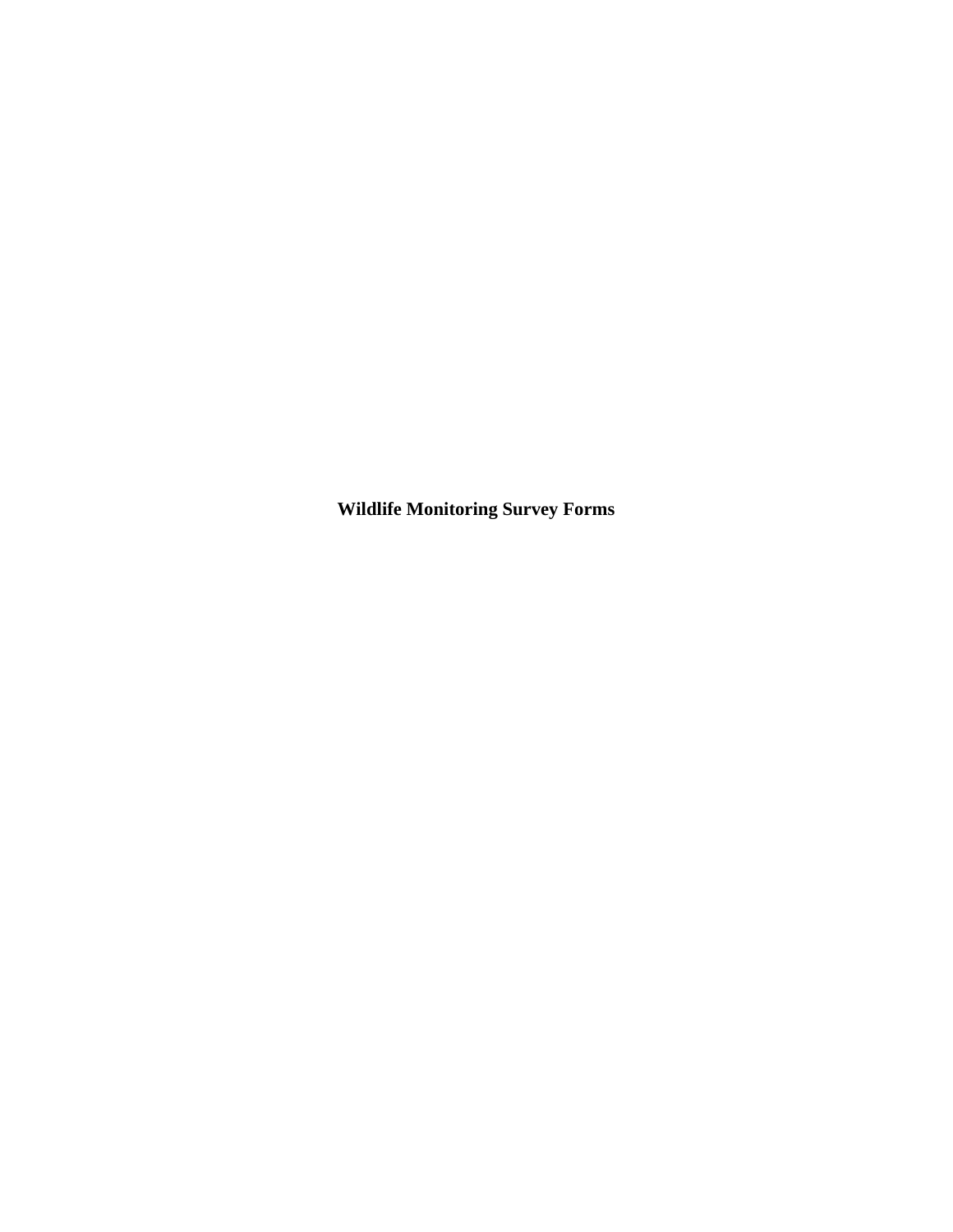## FORM WD01 OHIO DEPARTMENT OF NATURAL RESOURCES Page \_\_ of \_\_ 6/27/08 DIVISION OF WILDLIFE

#### **BIRD SURVEY LOCATION FORM**

Project Name: Total Number of Points:

Type of Survey:

One form should be provided for each type of survey conducted (*breeding/migration, owl, marsh bird, waterfowl, raptor, or shorebird).* Coordinates should be recorded in UTM NAD83, Zone 17 North. Do not use Lat/Lon.

| Point Number | Easting | Northing | Habitat type |
|--------------|---------|----------|--------------|
|              |         |          |              |
|              |         |          |              |
|              |         |          |              |
|              |         |          |              |
|              |         |          |              |
|              |         |          |              |
|              |         |          |              |
|              |         |          |              |
|              |         |          |              |
|              |         |          |              |
|              |         |          |              |
|              |         |          |              |
|              |         |          |              |
|              |         |          |              |
|              |         |          |              |
|              |         |          |              |
|              |         |          |              |
|              |         |          |              |
|              |         |          |              |
|              |         |          |              |
|              |         |          |              |
|              |         |          |              |
|              |         |          |              |
|              |         |          |              |
|              |         |          |              |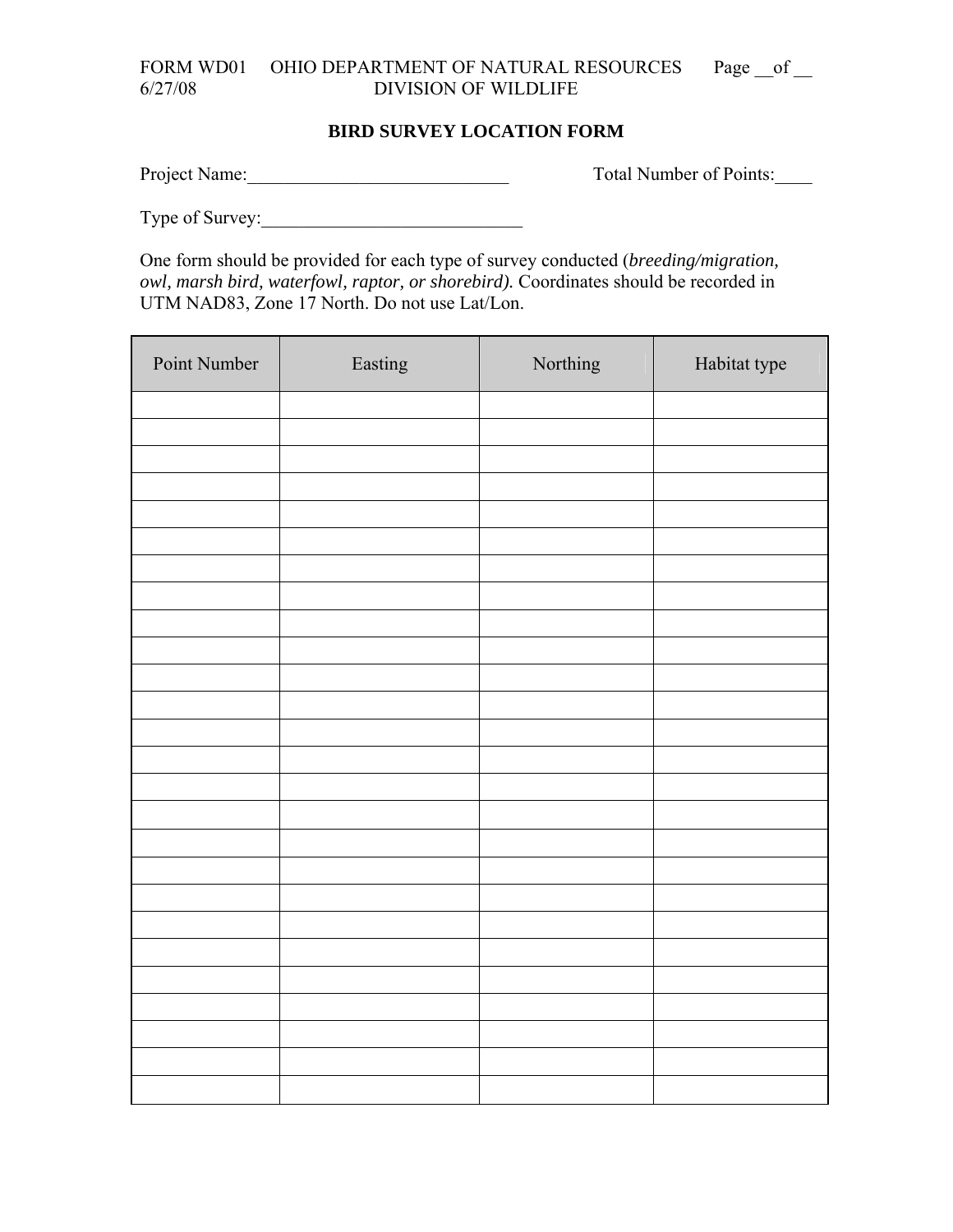#### FORM WD01 OHIO DEPARTMENT OF NATURAL RESOURCES Page \_\_of \_\_ 6/27/08 DIVISION OF WILDLIFE

| Point Number | Easting | Northing | Habitat type |
|--------------|---------|----------|--------------|
|              |         |          |              |
|              |         |          |              |
|              |         |          |              |
|              |         |          |              |
|              |         |          |              |
|              |         |          |              |
|              |         |          |              |
|              |         |          |              |
|              |         |          |              |
|              |         |          |              |
|              |         |          |              |
|              |         |          |              |
|              |         |          |              |
|              |         |          |              |
|              |         |          |              |
|              |         |          |              |
|              |         |          |              |
|              |         |          |              |
|              |         |          |              |
|              |         |          |              |
|              |         |          |              |
|              |         |          |              |
|              |         |          |              |
|              |         |          |              |
|              |         |          |              |
|              |         |          |              |
|              |         |          |              |
|              |         |          |              |
|              |         |          |              |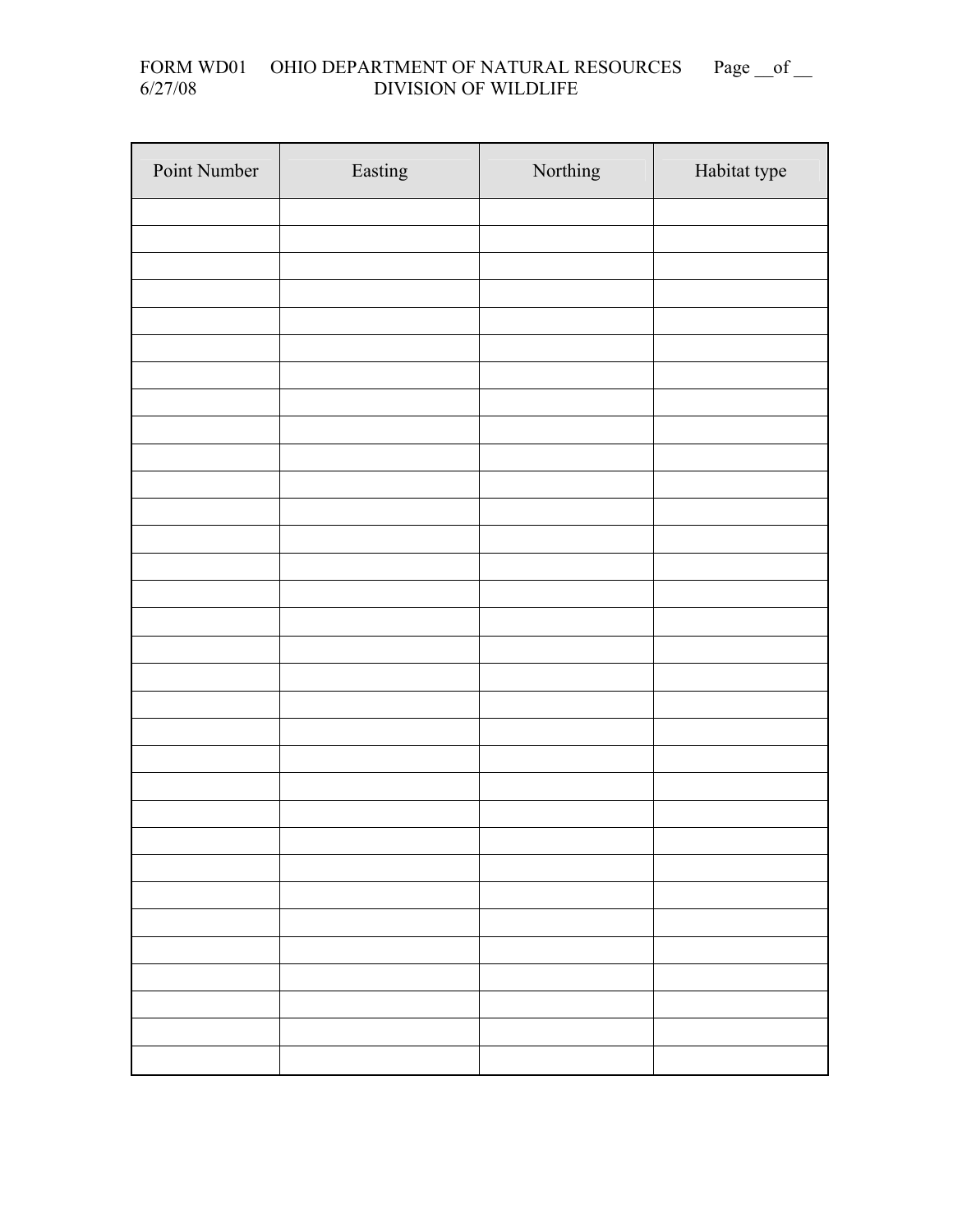# FORM WD02 OHIO DEPARTMENT OF NATURAL RESOURCES Page\_of \_\_ 6/27/08 DIVISION OF WILDLIFE DIVISION OF WILDLIFE

# **BIRD SURVEY FORM**

| Project Name:                                                                                 |           | Survey type: |                                 | Date:                               |  |
|-----------------------------------------------------------------------------------------------|-----------|--------------|---------------------------------|-------------------------------------|--|
| Observer:                                                                                     |           | Start time:  |                                 | ( <i>military time</i> ) Stop time: |  |
| Point number:<br>Wind speed $(m/s)$ :<br>Cloud cover<br>Temp $(^{\circ}C)$ :<br>$\frac{0}{0}$ |           |              |                                 |                                     |  |
|                                                                                               | Estimated | Diroction    | $\Gamma$ <sub>VOVO</sub> r $\#$ |                                     |  |

| Species | Estimated<br>distance (m) | Direction<br>(bearing) | $Flyover #$<br>in flock | Behavior/notes |
|---------|---------------------------|------------------------|-------------------------|----------------|
|         |                           |                        |                         |                |
|         |                           |                        |                         |                |
|         |                           |                        |                         |                |
|         |                           |                        |                         |                |
|         |                           |                        |                         |                |
|         |                           |                        |                         |                |
|         |                           |                        |                         |                |
|         |                           |                        |                         |                |
|         |                           |                        |                         |                |
|         |                           |                        |                         |                |
|         |                           |                        |                         |                |
|         |                           |                        |                         |                |
|         |                           |                        |                         |                |
|         |                           |                        |                         |                |
|         |                           |                        |                         |                |
|         |                           |                        |                         |                |
|         |                           |                        |                         |                |
|         |                           |                        |                         |                |
|         |                           |                        |                         |                |
|         |                           |                        |                         |                |
|         |                           |                        |                         |                |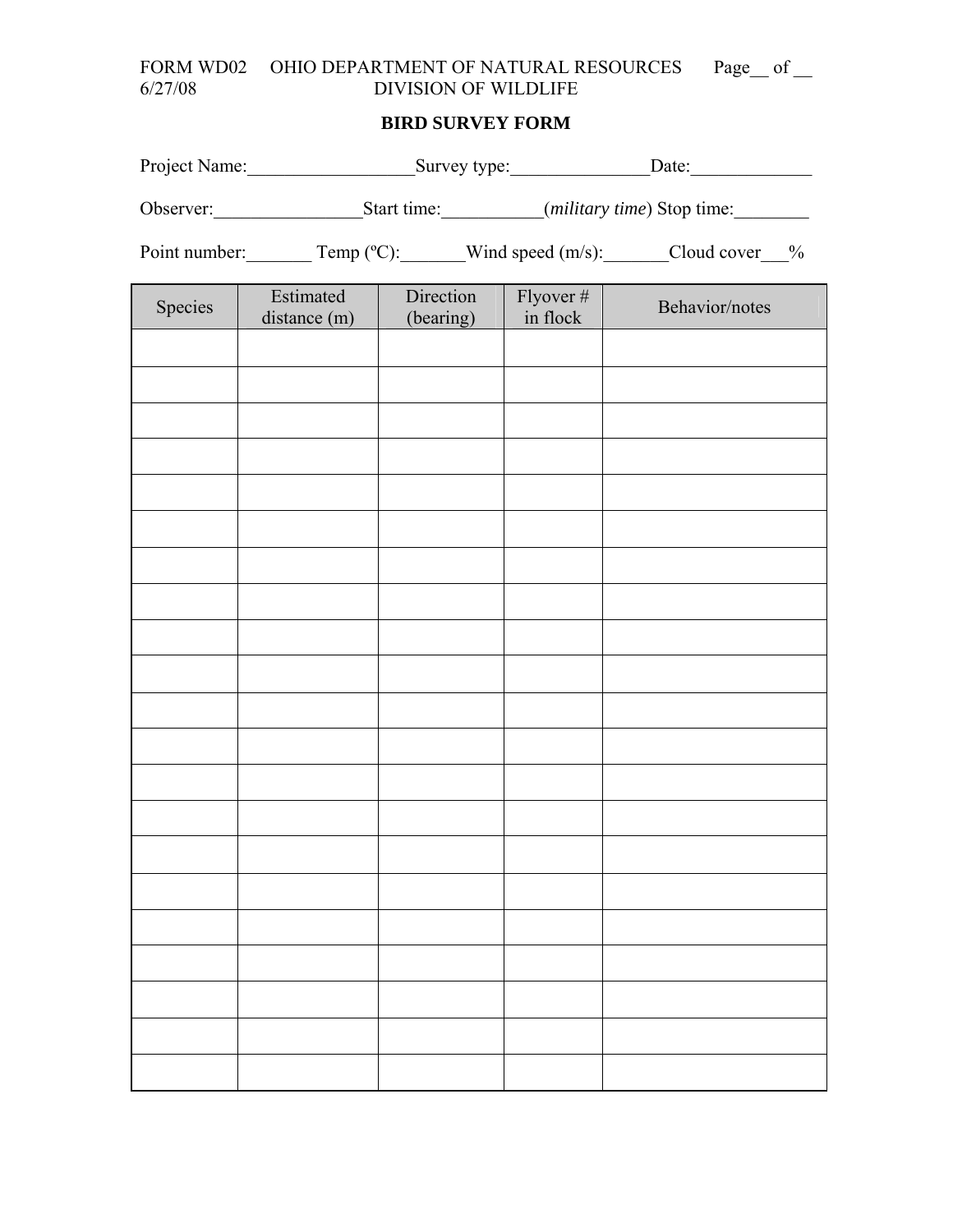# FORM WD02 OHIO DEPARTMENT OF NATURAL RESOURCES Page\_of \_\_ 6/27/08 DIVISION OF WILDLIFE DIVISION OF WILDLIFE

Observer:\_\_\_\_\_\_\_\_\_\_\_\_\_\_\_\_\_\_\_\_\_\_Start time:\_\_\_\_\_\_\_\_\_\_(*military time*) Stop time:\_\_\_\_\_\_\_\_

Point number: Temp (°C): Wind speed (m/s): Cloud cover  $\frac{9}{6}$ 

| Species | Estimated distance (m) | Direction (bearing) | Flyover $#$<br>in flock | Behavior/notes |
|---------|------------------------|---------------------|-------------------------|----------------|
|         |                        |                     |                         |                |
|         |                        |                     |                         |                |
|         |                        |                     |                         |                |
|         |                        |                     |                         |                |
|         |                        |                     |                         |                |
|         |                        |                     |                         |                |
|         |                        |                     |                         |                |
|         |                        |                     |                         |                |
|         |                        |                     |                         |                |
|         |                        |                     |                         |                |
|         |                        |                     |                         |                |
|         |                        |                     |                         |                |
|         |                        |                     |                         |                |
|         |                        |                     |                         |                |
|         |                        |                     |                         |                |
|         |                        |                     |                         |                |
|         |                        |                     |                         |                |
|         |                        |                     |                         |                |
|         |                        |                     |                         |                |
|         |                        |                     |                         |                |
|         |                        |                     |                         |                |
|         |                        |                     |                         |                |
|         |                        |                     |                         |                |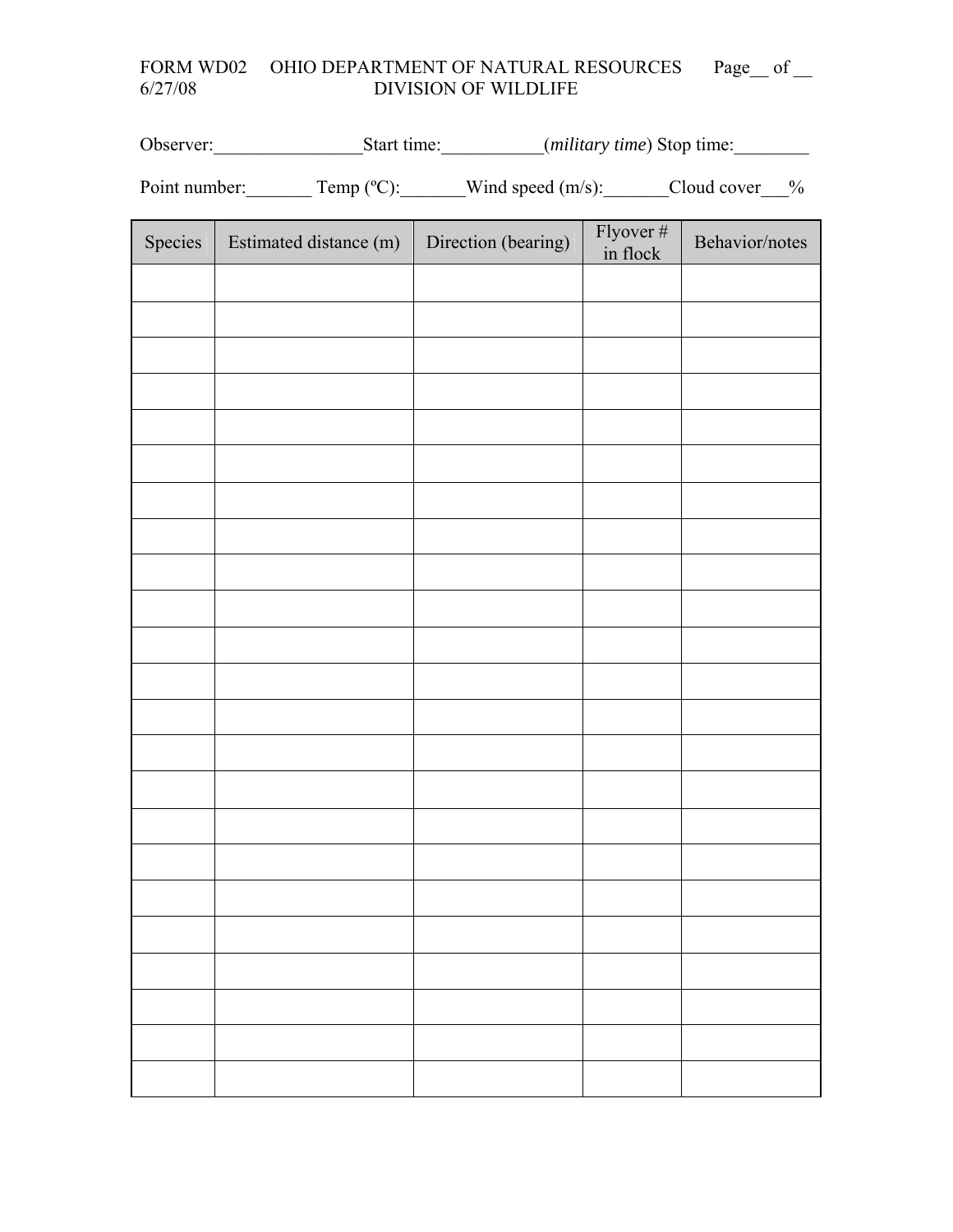#### FORM WD03 OHIO DEPARTMENT OF NATURAL RESOURSES Page\_\_ of\_\_\_ 6/27/08 DIVISION OF WILDLIFE

#### **DIURNAL MIGRATION SURVEY FORM**

| Company:                                                                      |                                                                   |      |     |        | Project name: |          |                      | Point number:         |
|-------------------------------------------------------------------------------|-------------------------------------------------------------------|------|-----|--------|---------------|----------|----------------------|-----------------------|
|                                                                               | Survey period: Morning Afternoon Evening Start time:<br>End time: |      |     |        |               |          |                      |                       |
| Weather Temp $(^{\circ}C)$ : Wind speed $(m/s)$ : Cloud cover $\frac{\%}{\%}$ |                                                                   |      |     |        |               |          |                      |                       |
| Observer: Notes: Notes:                                                       |                                                                   |      |     |        |               |          |                      |                       |
|                                                                               |                                                                   |      |     |        | Observation   | Circling | Entered project area | <b>Estimated time</b> |
| Species                                                                       | #                                                                 | Time | Age | Height | Direction     | (yes/no) | (yes/no)             | within rotor area     |
|                                                                               |                                                                   |      |     |        |               |          |                      |                       |
|                                                                               |                                                                   |      |     |        |               |          |                      |                       |
|                                                                               |                                                                   |      |     |        |               |          |                      |                       |
|                                                                               |                                                                   |      |     |        |               |          |                      |                       |
|                                                                               |                                                                   |      |     |        |               |          |                      |                       |
|                                                                               |                                                                   |      |     |        |               |          |                      |                       |
|                                                                               |                                                                   |      |     |        |               |          |                      |                       |
|                                                                               |                                                                   |      |     |        |               |          |                      |                       |
|                                                                               |                                                                   |      |     |        |               |          |                      |                       |
|                                                                               |                                                                   |      |     |        |               |          |                      |                       |
|                                                                               |                                                                   |      |     |        |               |          |                      |                       |
| Total:                                                                        |                                                                   |      |     |        |               |          |                      |                       |

#: Number in flock or kettle.

Heights: 1) 0-40m, 2) 40-180m, 3) > 180m. Direction: Compass direction the bird is heading (e.g. SSW).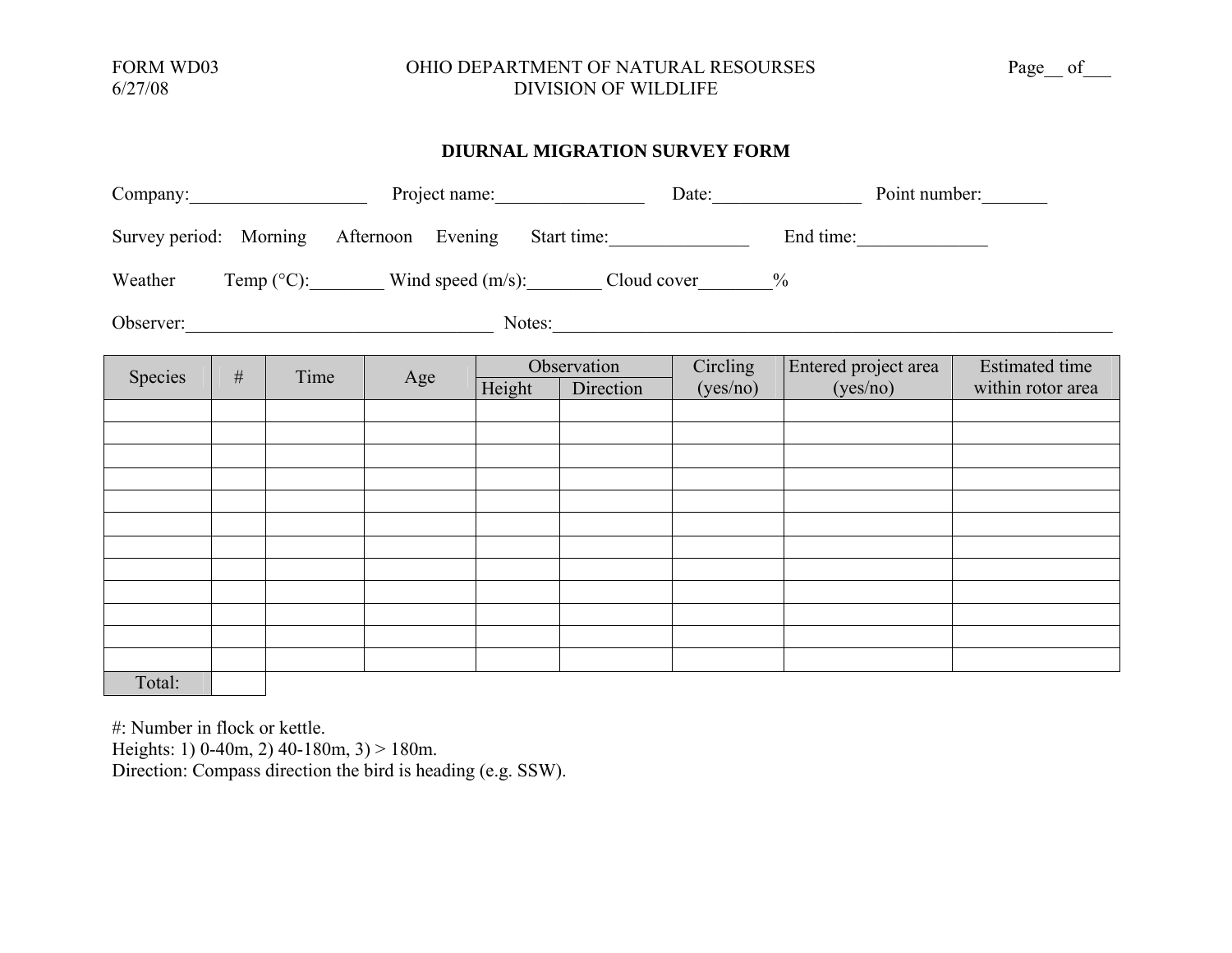#### FORM WD03 OHIO DEPARTMENT OF NATURAL RESOURSES Page\_of\_\_\_\_ 6/27/08 DIVISION OF WILDLIFE 6/27/08 DIVISION OF WILDLIFE

|         |   | Project name:<br>Date: |     |        | Point number:            |                      |                                  |                                            |
|---------|---|------------------------|-----|--------|--------------------------|----------------------|----------------------------------|--------------------------------------------|
| Species | # | Time                   | Age | Height | Observation<br>Direction | Circling<br>(yes/no) | Entered project area<br>(yes/no) | <b>Estimated time</b><br>within rotor area |
|         |   |                        |     |        |                          |                      |                                  |                                            |
|         |   |                        |     |        |                          |                      |                                  |                                            |
|         |   |                        |     |        |                          |                      |                                  |                                            |
|         |   |                        |     |        |                          |                      |                                  |                                            |
|         |   |                        |     |        |                          |                      |                                  |                                            |
|         |   |                        |     |        |                          |                      |                                  |                                            |
|         |   |                        |     |        |                          |                      |                                  |                                            |
|         |   |                        |     |        |                          |                      |                                  |                                            |
|         |   |                        |     |        |                          |                      |                                  |                                            |
|         |   |                        |     |        |                          |                      |                                  |                                            |
|         |   |                        |     |        |                          |                      |                                  |                                            |
|         |   |                        |     |        |                          |                      |                                  |                                            |
|         |   |                        |     |        |                          |                      |                                  |                                            |
|         |   |                        |     |        |                          |                      |                                  |                                            |
|         |   |                        |     |        |                          |                      |                                  |                                            |
|         |   |                        |     |        |                          |                      |                                  |                                            |
|         |   |                        |     |        |                          |                      |                                  |                                            |
|         |   |                        |     |        |                          |                      |                                  |                                            |
|         |   |                        |     |        |                          |                      |                                  |                                            |
|         |   |                        |     |        |                          |                      |                                  |                                            |
|         |   |                        |     |        |                          |                      |                                  |                                            |
|         |   |                        |     |        |                          |                      |                                  |                                            |
|         |   |                        |     |        |                          |                      |                                  |                                            |
| Total:  |   |                        |     |        |                          |                      |                                  |                                            |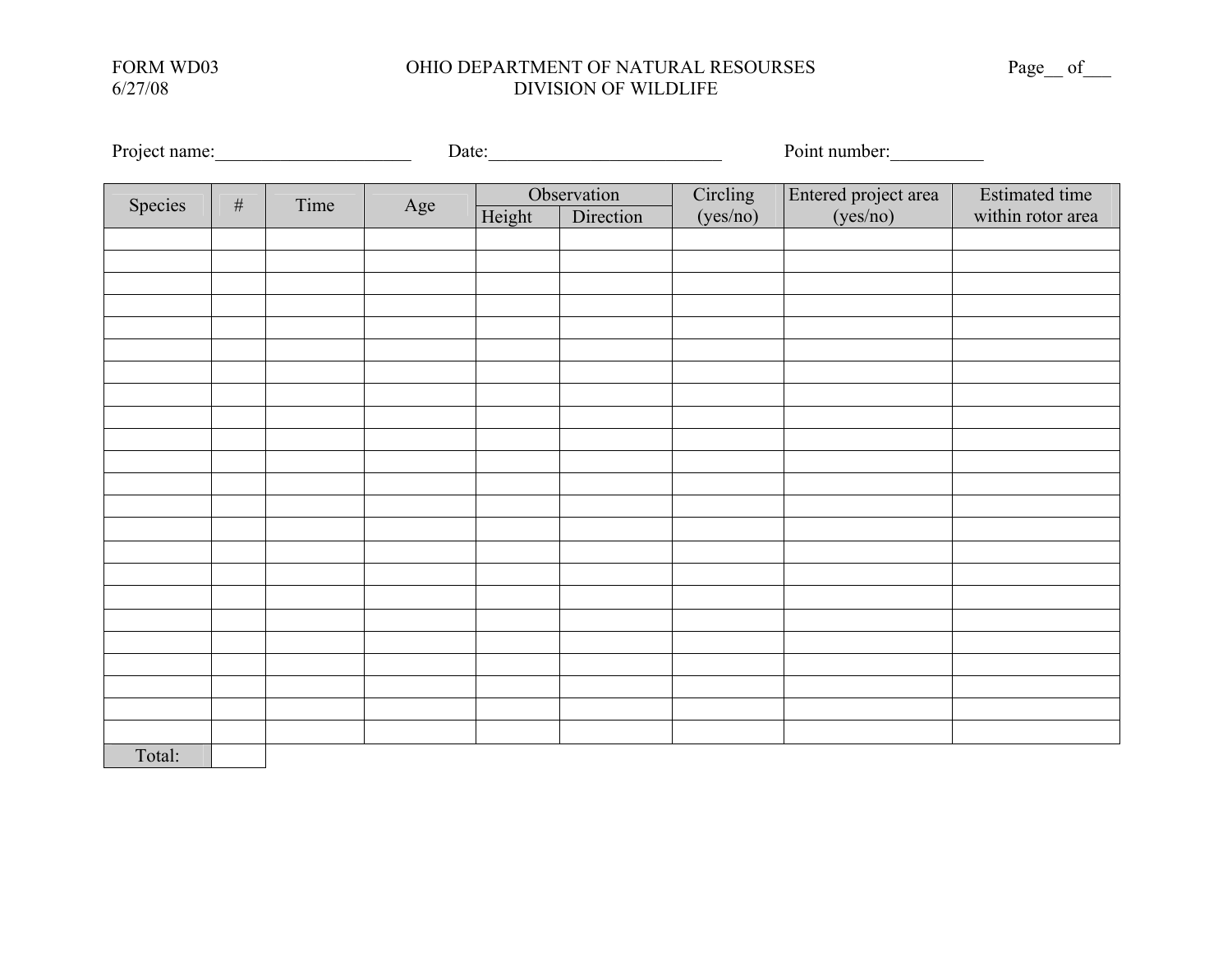#### FORM WD04 OHIO DEPARTMENT OF NATURAL RESOURCES 6/27/08 DIVISION OF WILDLIFE

#### **NIGHTLY BAT SURVEY SUMMARY FORM**

| Project Name:     |             |        | Date: |
|-------------------|-------------|--------|-------|
| Surveyors:        |             |        |       |
| Survey Type:      | Hibernacula | Summer |       |
| Site description: |             |        |       |
|                   |             |        |       |

#### **Time and Weather**

|              | Time | Temp $(^{\circ}C)$ | Wind speed $(m/s)$ | Cloud cover $(\% )$ |
|--------------|------|--------------------|--------------------|---------------------|
| <b>Start</b> |      |                    |                    |                     |
| End          |      |                    |                    |                     |

Notes:\_\_\_\_\_\_\_\_\_\_\_\_\_\_\_\_\_\_\_\_\_\_\_\_\_\_\_\_\_\_\_\_\_\_\_\_\_\_\_\_\_\_\_\_\_\_\_\_\_\_\_\_\_\_\_\_\_\_\_\_\_\_\_\_\_\_

# **Trap type and location**

| Set $#$        | Trap type<br>(harp trap or mist net) | Size<br>(note if stacked | Location (UTM NAD83 Zone 17N) |                 |  |
|----------------|--------------------------------------|--------------------------|-------------------------------|-----------------|--|
|                |                                      | mist nets)               | Easting                       | <b>Northing</b> |  |
| 1              |                                      |                          |                               |                 |  |
| $\overline{2}$ |                                      |                          |                               |                 |  |
| 3              |                                      |                          |                               |                 |  |
| 4              |                                      |                          |                               |                 |  |
| 5              |                                      |                          |                               |                 |  |
| 6              |                                      |                          |                               |                 |  |
| 7              |                                      |                          |                               |                 |  |

Total net area:\_\_\_\_\_\_\_\_\_\_\_\_\_\_\_

Notes:\_\_\_\_\_\_\_\_\_\_\_\_\_\_\_\_\_\_\_\_\_\_\_\_\_\_\_\_\_\_\_\_\_\_\_\_\_\_\_\_\_\_\_\_\_\_\_\_\_\_\_\_\_\_\_\_\_\_\_\_\_\_\_\_\_\_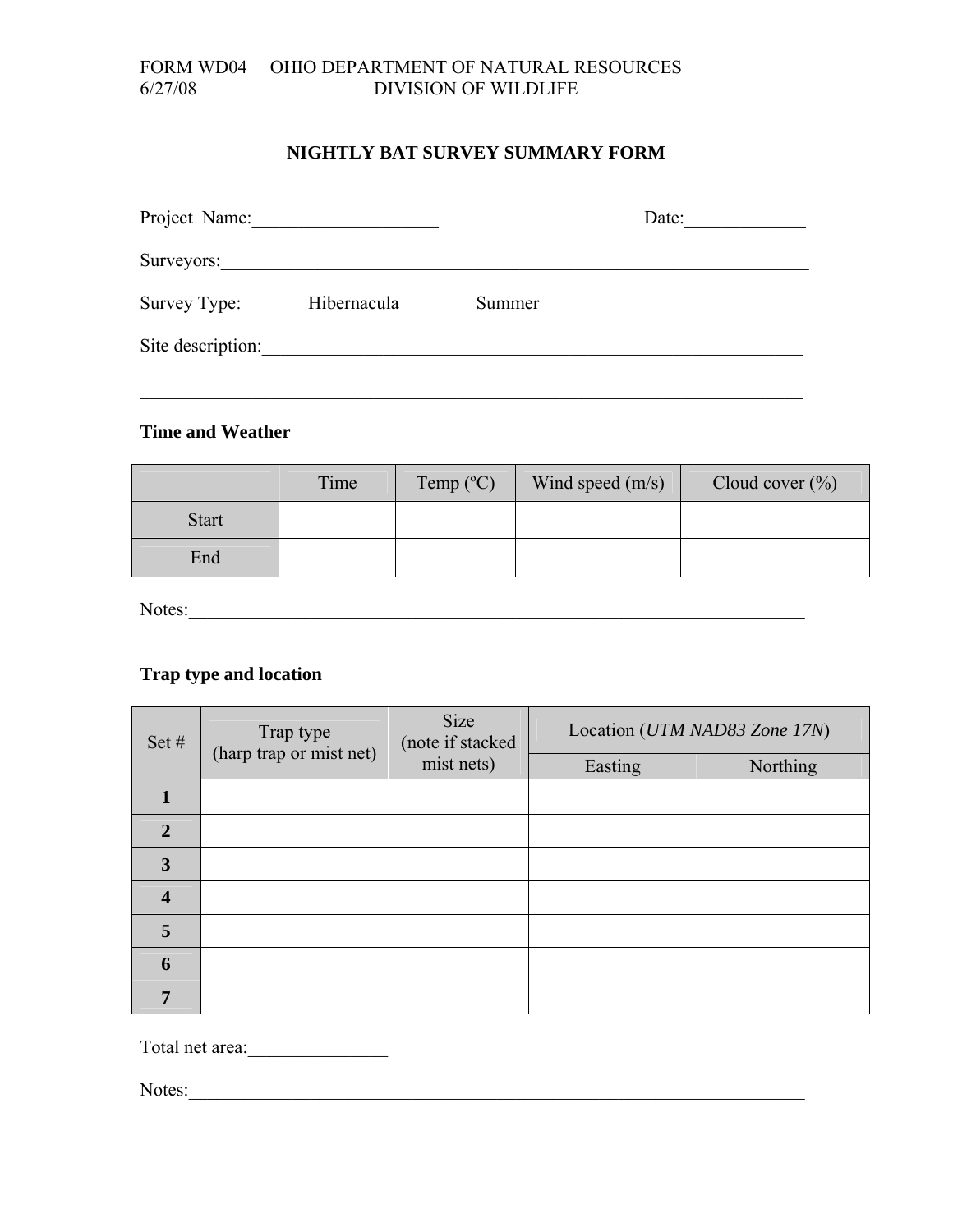# FORM WD04 OHIO DEPARTMENT OF NATURAL RESOURCES<br>6/27/08 DIVISION OF WILDLIFE DIVISION OF WILDLIFE

Project Name:\_\_\_\_\_\_\_\_\_\_\_\_\_\_\_\_\_\_\_\_\_ Date:\_\_\_\_\_\_\_\_\_\_\_\_\_\_\_\_\_\_\_

# **Capture summary**

| <b>Species</b>         |             | <b>Adult</b> |             | <b>Juvenile</b> | <b>Subtotal</b> |
|------------------------|-------------|--------------|-------------|-----------------|-----------------|
|                        | <b>Male</b> | Female       | <b>Male</b> | Female          |                 |
| <b>Big brown</b>       |             |              |             |                 |                 |
| <b>Evening</b>         |             |              |             |                 |                 |
| <b>Silver-haired</b>   |             |              |             |                 |                 |
| <b>Eastern red</b>     |             |              |             |                 |                 |
| <b>Hoary</b>           |             |              |             |                 |                 |
| <b>Tri-colored bat</b> |             |              |             |                 |                 |
| <b>Little brown</b>    |             |              |             |                 |                 |
| <b>Northern</b>        |             |              |             |                 |                 |
| <b>Small-footed</b>    |             |              |             |                 |                 |
| <b>Indiana</b>         |             |              |             |                 |                 |
| Rafinesque's big-eared |             |              |             |                 |                 |
| Other:                 |             |              |             |                 |                 |
|                        |             |              |             | <b>Total:</b>   |                 |

**Notes:**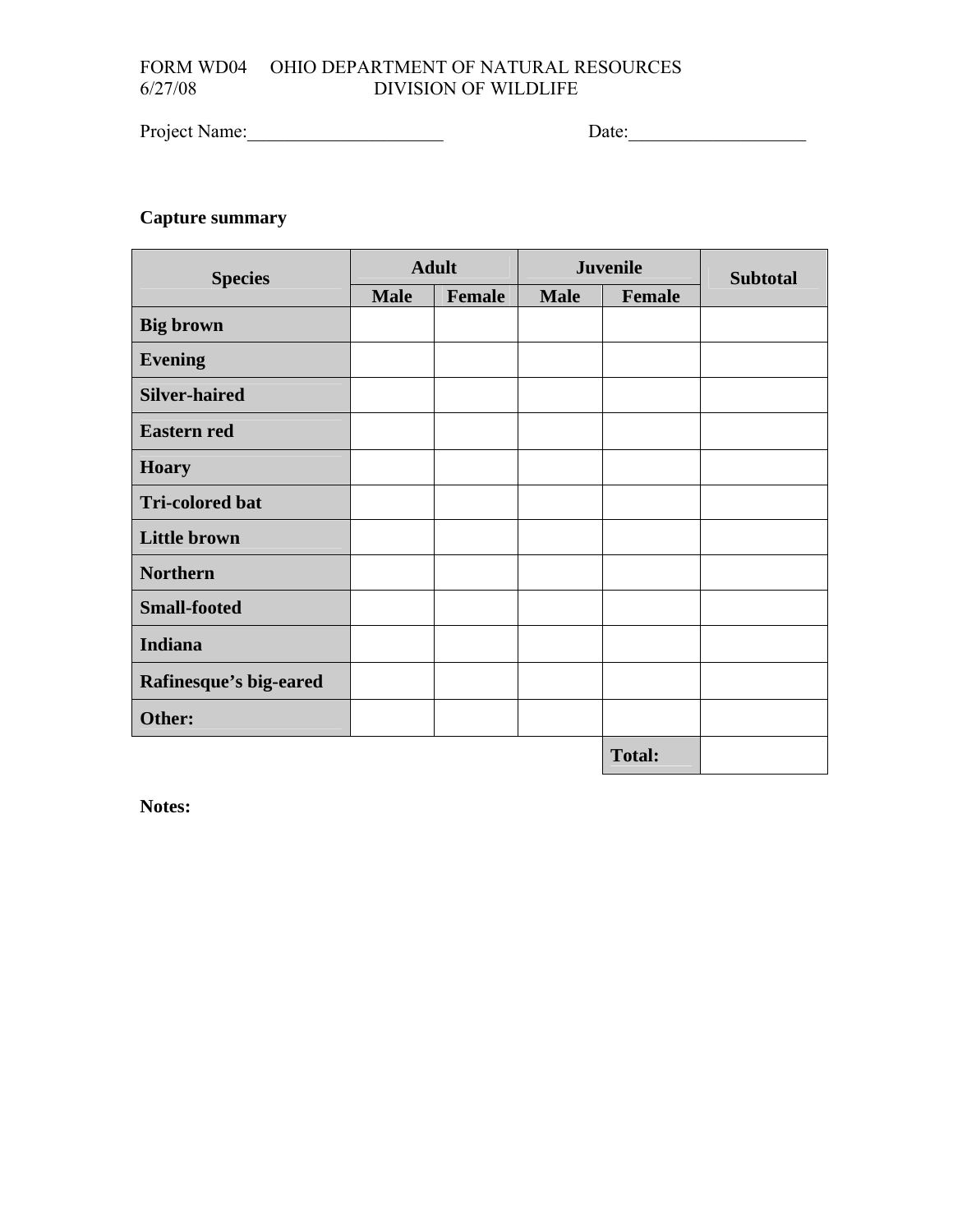#### FORM WD05 OHIO DEPARTMENT OF NATURAL RESOURCES Page of 6/27/08 DIVISION OF WILDLIFE

#### **BAT SURVEY FORM**

| Species | Time      | Sex | Reproductive |         |     | Measurements (millimeters and grams) |        | Net $#$ |                  |
|---------|-----------|-----|--------------|---------|-----|--------------------------------------|--------|---------|------------------|
|         | (miliary) |     | status       | Forearm | Ear | Tragus                               | Weight |         | Recapture/Band # |
|         |           |     |              |         |     |                                      |        |         |                  |
|         |           |     |              |         |     |                                      |        |         |                  |
|         |           |     |              |         |     |                                      |        |         |                  |
|         |           |     |              |         |     |                                      |        |         |                  |
|         |           |     |              |         |     |                                      |        |         |                  |
|         |           |     |              |         |     |                                      |        |         |                  |
|         |           |     |              |         |     |                                      |        |         |                  |
|         |           |     |              |         |     |                                      |        |         |                  |
|         |           |     |              |         |     |                                      |        |         |                  |
|         |           |     |              |         |     |                                      |        |         |                  |
|         |           |     |              |         |     |                                      |        |         |                  |
|         |           |     |              |         |     |                                      |        |         |                  |
|         |           |     |              |         |     |                                      |        |         |                  |
|         |           |     |              |         |     |                                      |        |         |                  |
|         |           |     |              |         |     |                                      |        |         |                  |
|         |           |     |              |         |     |                                      |        |         |                  |
|         |           |     |              |         |     |                                      |        |         |                  |

**Species code: Big brown (EPFU), Silver-haired (LANO), Red (LABO), Hoary (LACI), Tri-colored (PESU), Rafinesque's big**eared (CORO) <sup>1, 2</sup>, Little brown (MYLU), Northern (MYSE), Small-footed (MYLE) <sup>1</sup>, and Indiana (MYSO) <sup>1, 2</sup>. *Radio-telemetry, and documentation photographs required* **<sup>1</sup>***. Banding required* **2.** 

**Project Name:\_\_\_\_\_\_\_\_\_\_\_\_\_\_\_\_\_\_\_ Date:\_\_\_\_\_\_\_\_\_\_\_\_\_\_\_\_\_**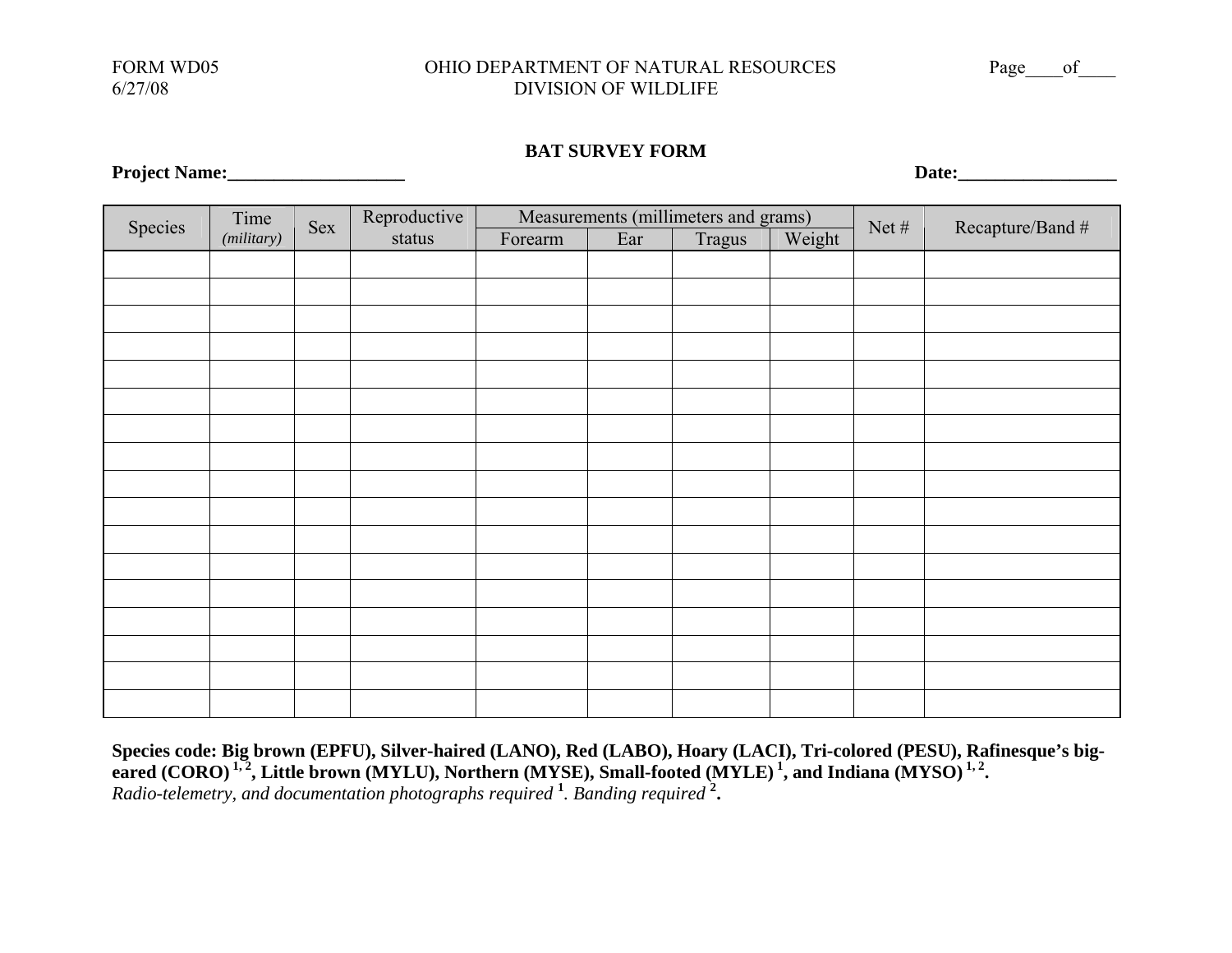#### FORM WD05 OHIO DEPARTMENT OF NATURAL RESOURCES Page\_\_\_\_of\_\_\_\_ 6/27/08 DIVISION OF WILDLIFE

| Species | Time      | Sex | Reproductive |         |     | Measurements (millimeters and grams) |        | Net $#$ | Recapture/Band # |
|---------|-----------|-----|--------------|---------|-----|--------------------------------------|--------|---------|------------------|
|         | (miliary) |     | status       | Forearm | Ear | Tragus                               | Weight |         |                  |
|         |           |     |              |         |     |                                      |        |         |                  |
|         |           |     |              |         |     |                                      |        |         |                  |
|         |           |     |              |         |     |                                      |        |         |                  |
|         |           |     |              |         |     |                                      |        |         |                  |
|         |           |     |              |         |     |                                      |        |         |                  |
|         |           |     |              |         |     |                                      |        |         |                  |
|         |           |     |              |         |     |                                      |        |         |                  |
|         |           |     |              |         |     |                                      |        |         |                  |
|         |           |     |              |         |     |                                      |        |         |                  |
|         |           |     |              |         |     |                                      |        |         |                  |
|         |           |     |              |         |     |                                      |        |         |                  |
|         |           |     |              |         |     |                                      |        |         |                  |
|         |           |     |              |         |     |                                      |        |         |                  |
|         |           |     |              |         |     |                                      |        |         |                  |
|         |           |     |              |         |     |                                      |        |         |                  |
|         |           |     |              |         |     |                                      |        |         |                  |
|         |           |     |              |         |     |                                      |        |         |                  |
|         |           |     |              |         |     |                                      |        |         |                  |
|         |           |     |              |         |     |                                      |        |         |                  |
|         |           |     |              |         |     |                                      |        |         |                  |
|         |           |     |              |         |     |                                      |        |         |                  |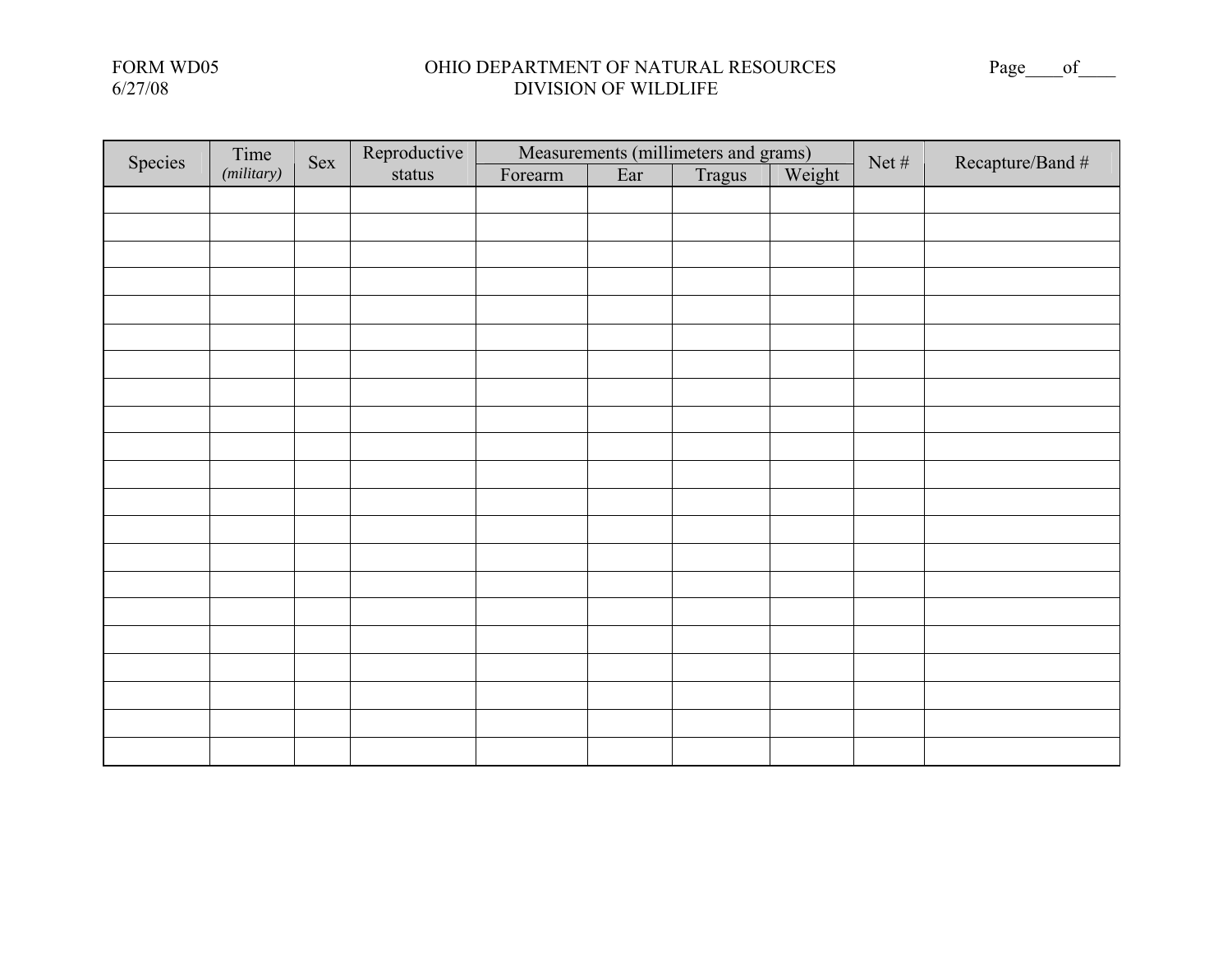#### FORM WD06 0HIO DEPARTMENT OF NATURAL RESOURCES Page of 6/27/08 DIVISION OF WILDLIFE

#### **FATALITY REPORTING FORM**

Date: Searcher: Searcher: Searcher: Searcher: Searcher: Searcher: Searcher: Searcher: Searcher: Searcher: Searcher: Searcher: Searcher: Searcher: Searcher: Searcher: Searcher: Searcher: Searcher: Searcher: Searcher: Search

Total number of fatalities found during search: <br>Next time: End time: End time:

| $\int Carcass ID^1$ : |                  |                  |                   | <b>Transect Information</b>   |                                       |                | <b>From Turbine</b> |  |
|-----------------------|------------------|------------------|-------------------|-------------------------------|---------------------------------------|----------------|---------------------|--|
| <b>Time</b>           | Turbine#         | <b>Carcass</b> # | <b>Transect #</b> | Perp. Dist <sup>2</sup> $(m)$ | Obs. Dist <sup>3</sup> $(m)$          | <b>Bearing</b> |                     |  |
|                       |                  |                  |                   |                               |                                       |                |                     |  |
| <b>Species</b>        | Age <sup>4</sup> | Sex <sup>5</sup> | <b>Condition</b>  | Alive / Dead                  | Estimated time on ground <sup>o</sup> |                |                     |  |
|                       |                  |                  | <b>Euthanized</b> | Yes / No                      |                                       |                |                     |  |
| <b>GPS</b> file:      |                  |                  | <b>Scavenged</b>  | Yes / No                      | Veg. Height                           | % Cover        |                     |  |
| <b>Photo ID</b>       |                  |                  | <b>Notes</b>      |                               |                                       |                |                     |  |

| <b>Carcass ID:</b> |           |            |                   | <b>Transect Information</b> |                                 |              | <b>From Turbine</b> |  |  |
|--------------------|-----------|------------|-------------------|-----------------------------|---------------------------------|--------------|---------------------|--|--|
| <b>Time</b>        | Turbine # | Carcass#   | <b>Transect</b> # | Perp. Dist. (m)             | Obs. Dist. (m)                  | Distance (m) | <b>Bearing</b>      |  |  |
|                    |           |            |                   |                             |                                 |              |                     |  |  |
| <b>Species</b>     | Age       | <b>Sex</b> | <b>Condition</b>  | Alive / Dead                | <b>Estimated time on ground</b> |              |                     |  |  |
|                    |           |            | <b>Euthanized</b> | Yes / No                    |                                 |              |                     |  |  |
| <b>GPS</b> file:   |           |            | <b>Scavenged</b>  | Yes $/$ No                  | Veg. Height                     | % Cover      |                     |  |  |
| <b>Photo ID</b>    |           |            | <b>Notes</b>      |                             |                                 |              |                     |  |  |

<span id="page-36-2"></span><span id="page-36-1"></span><sup>3</sup> Distance from which the searcher detected the carcass <sup>6</sup> Last night  $/2 - 3$  days  $/4 - 7$  days  $/7 - 14$  days  $/ > 2$  weeks / Unknown

<span id="page-36-0"></span><sup>&</sup>lt;sup>1</sup> Carcass ID = MMDDYYYY - Turbine # - Fatality number for that search  $4$  Adult / Juvenile / Unknown

 $2^2$  Perpendicular distance from transect  $5$  Male / Female / Unknown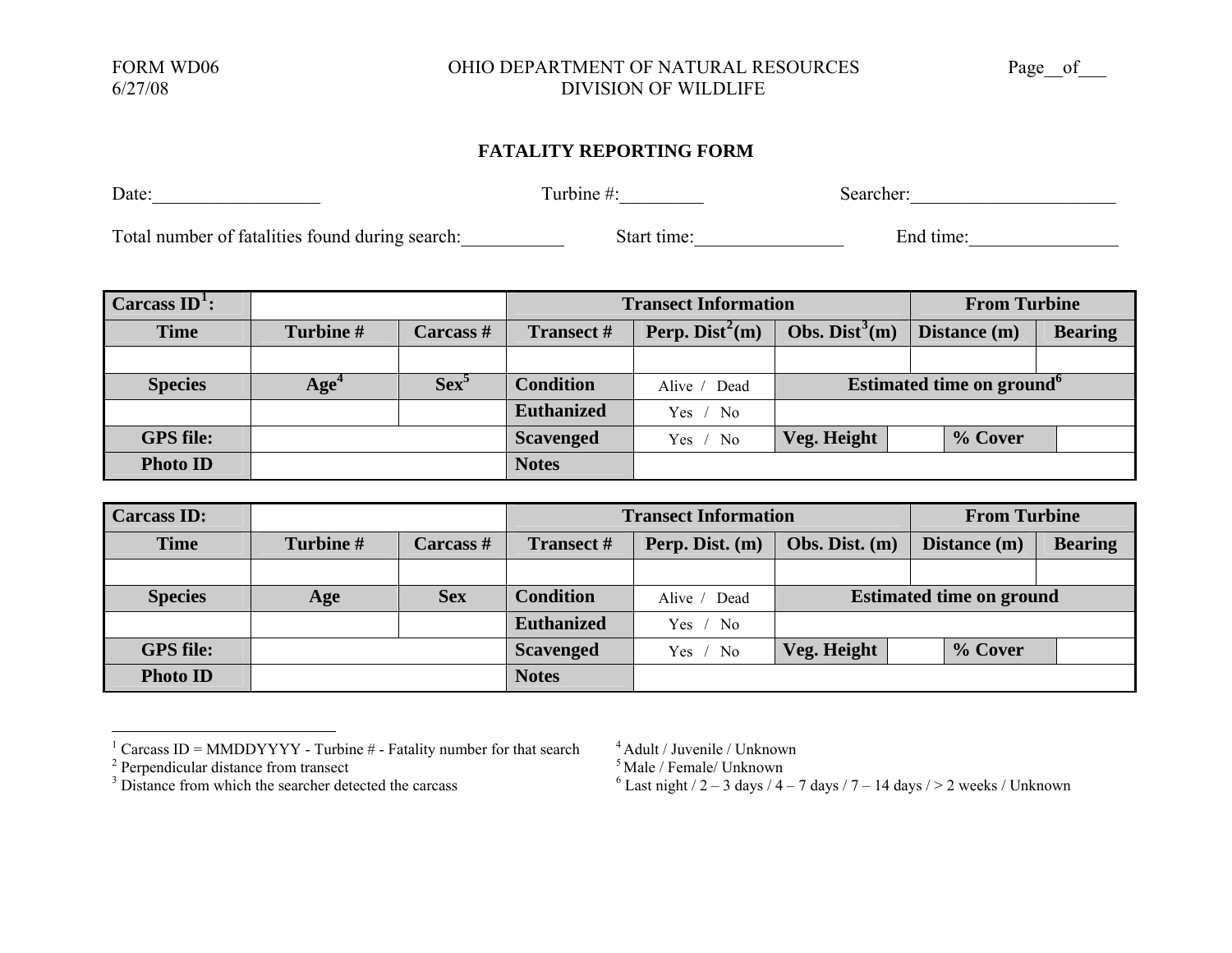| <b>Carcass ID:</b> |           |                  |                   | <b>Transect Information</b> |                                 |                                | <b>From Turbine</b> |  |
|--------------------|-----------|------------------|-------------------|-----------------------------|---------------------------------|--------------------------------|---------------------|--|
| <b>Time</b>        | Turbine # | <b>Carcass</b> # | <b>Transect</b> # | Perp. Dist. (m)             | Obs. Dist. (m)                  | Distance (m)<br><b>Bearing</b> |                     |  |
|                    |           |                  |                   |                             |                                 |                                |                     |  |
| <b>Species</b>     | Age       | <b>Sex</b>       | <b>Condition</b>  | Alive / Dead                | <b>Estimated time on ground</b> |                                |                     |  |
|                    |           |                  | <b>Euthanized</b> | Yes / No                    |                                 |                                |                     |  |
| <b>GPS</b> file:   |           |                  | <b>Scavenged</b>  | Yes / No                    | Veg. Height                     | % Cover                        |                     |  |
| <b>Photo ID</b>    |           |                  | <b>Notes</b>      |                             |                                 |                                |                     |  |

| <b>Carcass ID:</b> |           |                  |                   | <b>Transect Information</b> |                                 |              | <b>From Turbine</b> |  |
|--------------------|-----------|------------------|-------------------|-----------------------------|---------------------------------|--------------|---------------------|--|
| <b>Time</b>        | Turbine # | <b>Carcass</b> # | <b>Transect</b> # | Perp. Dist. (m)             | Obs. Dist. (m)                  | Distance (m) | <b>Bearing</b>      |  |
|                    |           |                  |                   |                             |                                 |              |                     |  |
| <b>Species</b>     | Age       | <b>Sex</b>       | <b>Condition</b>  | Alive / Dead                | <b>Estimated time on ground</b> |              |                     |  |
|                    |           |                  | <b>Euthanized</b> | Yes / No                    |                                 |              |                     |  |
| <b>GPS</b> file:   |           |                  | <b>Scavenged</b>  | Yes / No                    | Veg. Height                     | % Cover      |                     |  |
| <b>Photo ID</b>    |           |                  | <b>Notes</b>      |                             |                                 |              |                     |  |

| <b>Carcass ID:</b> |          |                  |                   | <b>Transect Information</b> |                                 | <b>From Turbine</b> |                |
|--------------------|----------|------------------|-------------------|-----------------------------|---------------------------------|---------------------|----------------|
| <b>Time</b>        | Turbine# | <b>Carcass</b> # | <b>Transect #</b> | Perp. Dist. (m)             | Obs. Dist. $(m)$                | Distance (m)        | <b>Bearing</b> |
|                    |          |                  |                   |                             |                                 |                     |                |
| <b>Species</b>     | Age      | <b>Sex</b>       | <b>Condition</b>  | Alive / Dead                | <b>Estimated time on ground</b> |                     |                |
|                    |          |                  | <b>Euthanized</b> | Yes $/$ No                  |                                 |                     |                |
| <b>GPS</b> file:   |          |                  | <b>Scavenged</b>  | Yes $/$ No                  | Veg. Height                     | % Cover             |                |
| <b>Photo ID</b>    |          |                  | <b>Notes</b>      |                             |                                 |                     |                |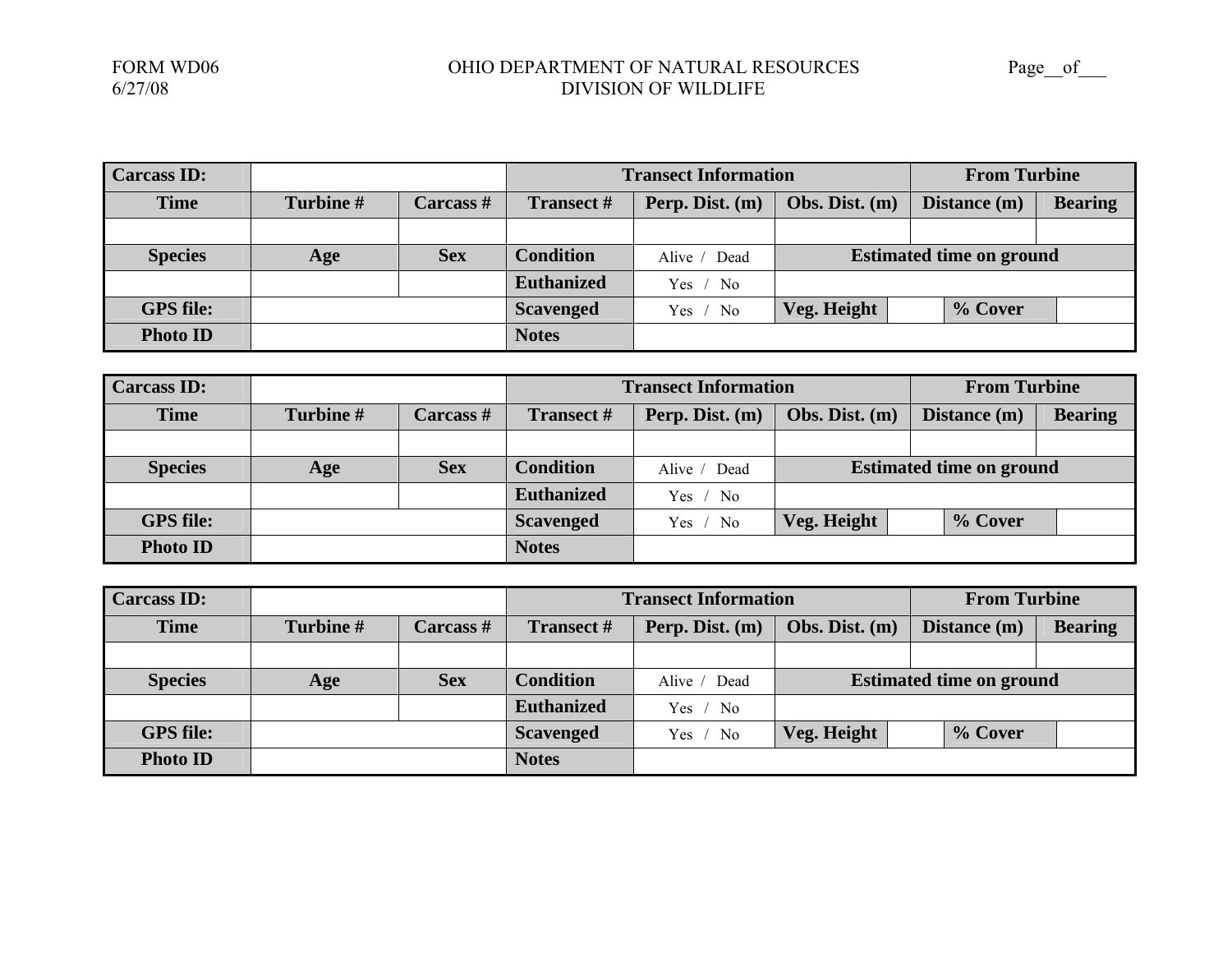#### FORM WD07 OHIO DEPARTMENT OF NATURAL RESOURCES Page\_\_of\_\_\_ DIVISION OF WILDLIFE

#### **SEARCHER EFFICIENCY FORM**

| <b>Carcass ID</b> | <b>Date</b> | <b>Species</b>         |  | Easting <sup>1</sup> |  | <b>Northing</b> | Veg. height | Percent<br>cover | <b>Detected</b><br>(yes/no) |
|-------------------|-------------|------------------------|--|----------------------|--|-----------------|-------------|------------------|-----------------------------|
|                   |             |                        |  |                      |  |                 |             |                  |                             |
| Turbine #:        |             | <b>Distance</b><br>(m) |  | <b>Direction</b>     |  | <b>Photo ID</b> |             |                  |                             |

| <b>Carcass ID</b> | <b>Date</b> | <b>Species</b>         | <b>Easting</b>   | <b>Northing</b> | Veg. height | Percent<br>cover | <b>Detected</b><br>(yes/no) |
|-------------------|-------------|------------------------|------------------|-----------------|-------------|------------------|-----------------------------|
|                   |             |                        |                  |                 |             |                  |                             |
| Turbine #:        |             | <b>Distance</b><br>(m) | <b>Direction</b> | <b>Photo ID</b> |             |                  |                             |

| <b>Carcass ID</b> | <b>Date</b> | <b>Species</b>         | <b>Easting</b>   | <b>Northing</b> | Veg. height | <b>Percent</b><br>cover | <b>Detected</b><br>(yes/no) |
|-------------------|-------------|------------------------|------------------|-----------------|-------------|-------------------------|-----------------------------|
|                   |             |                        |                  |                 |             |                         |                             |
| Turbine #:        |             | <b>Distance</b><br>(m) | <b>Direction</b> | <b>Photo ID</b> |             |                         |                             |

| <b>Carcass ID</b> | <b>Date</b> | <b>Species</b>         | <b>Easting</b>   | <b>Northing</b> | Veg. height | Percent<br>cover | <b>Detected</b><br>(yes/no) |
|-------------------|-------------|------------------------|------------------|-----------------|-------------|------------------|-----------------------------|
|                   |             |                        |                  |                 |             |                  |                             |
| Turbine #:        |             | <b>Distance</b><br>(m) | <b>Direction</b> | <b>Photo ID</b> |             |                  |                             |

<span id="page-38-0"></span><sup>1</sup> Coordinates should be recorded in UTM NAD83, Zone 17 North. Do not use Lat/Lon.